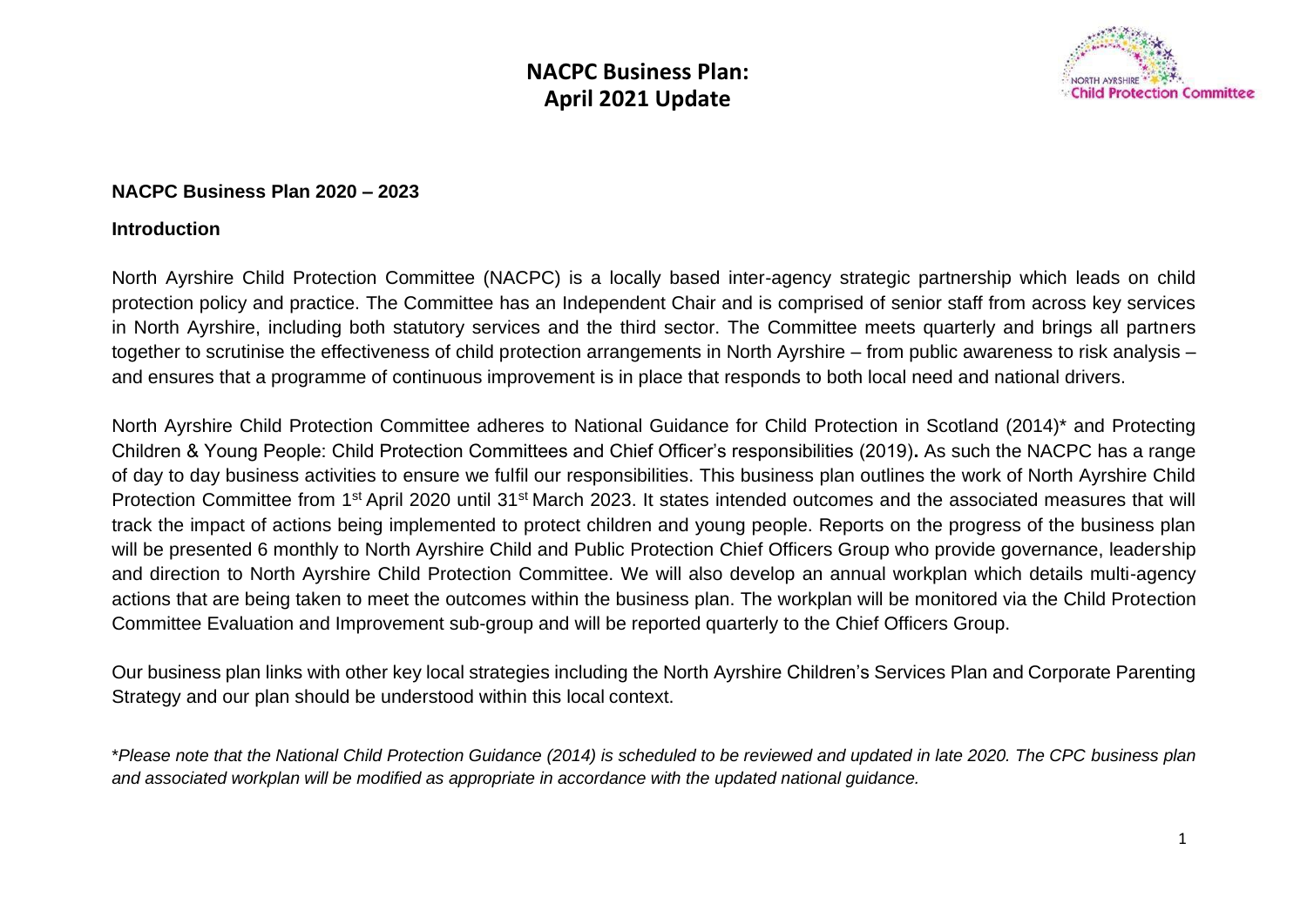

#### **Improvement**

In implementing this business plan, plus our ongoing day to day business activities, we are aiming for the following improvement:

- $\triangleright$  High visibility of key child protection messages
- $\triangleright$  Earlier identification of potential risk
- $\triangleright$  Faster responses when risk is identified
- ➢ Reduced harm to children and young people
- $\triangleright$  Families' experience of services is collaborative Doing with families rather than to families
- ➢ Improved multi-agency engagement resulting in better assessment and hence action when necessary
- ➢ Staff across North Ayrshire have an increased awareness of the role of Child Protection Committee
- ➢ Professional reflection is prioritised and provides learning opportunities for practitioners
- $\triangleright$  Children's views are paramount to all decision making in child protection processes

The five key themes for the 2020 – 2023 business plan are as follows:

- **1. Well-being and Vulnerability**
- **2. Engagement and Empowerment**
- **3. Learning and Improvement**
- **4. Risk Assessment and Analysis**
- **5. Working Together**

#### **Themes and Priorities**

Our business plan expands each of our five key themes to outline for each, a vision that is designed to articulate our high level aspirations, the context within which the NACPC is operating, current areas of priority and a broad indication of the planned work.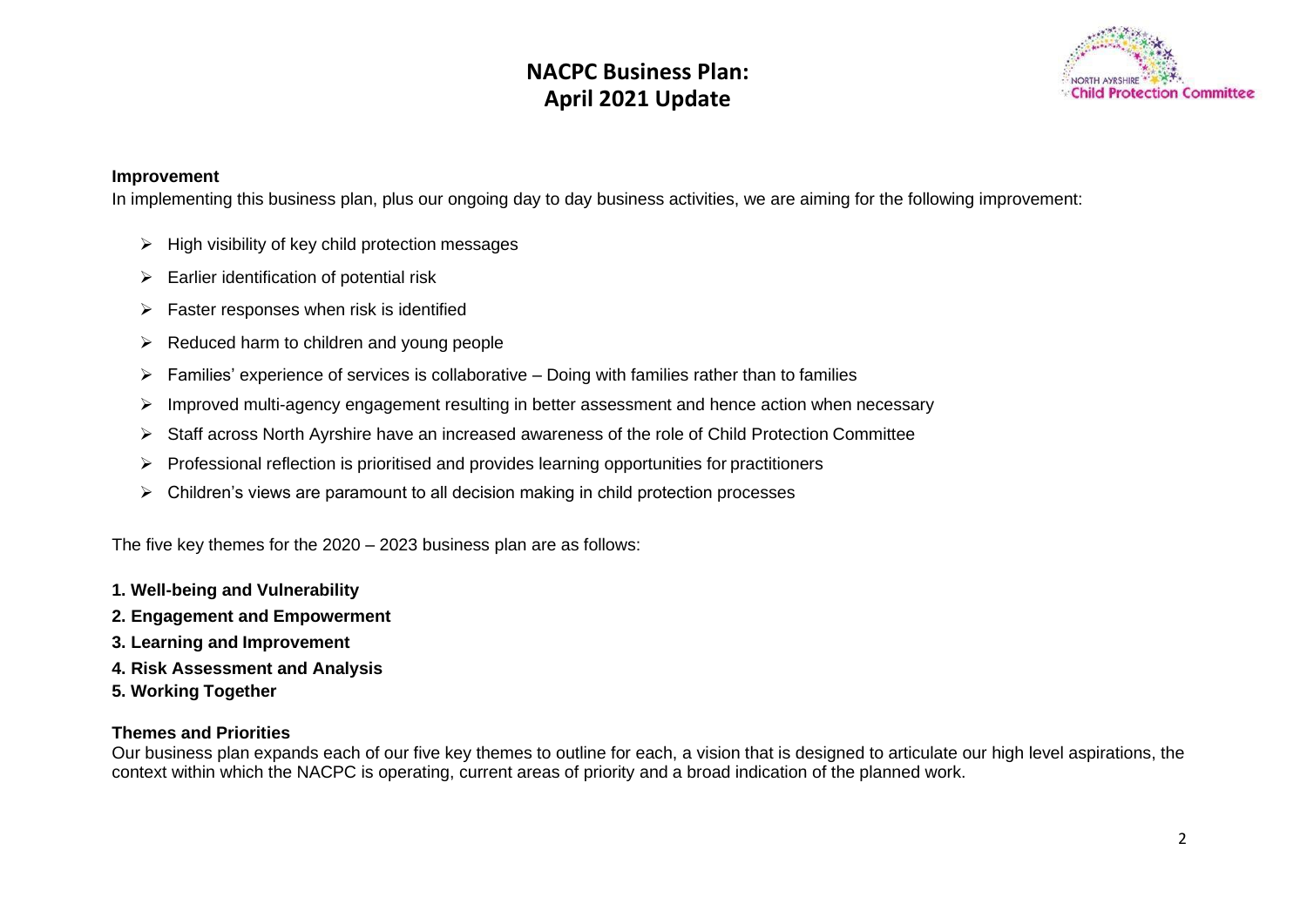**April 2020 - March 2023**



#### **1. Well-being and Vulnerability**

#### NACPC Vision

We aim to reduce vulnerability and promote, support and safeguard well-being by **nurturing** children at all stages of their lifespan, from pre-birth to adulthood, providing additional support where required in specific circumstances when in need of protection and within the changing legislative and policy landscape.

#### NACPC Context

North Ayrshire continues to recognise the importance of promoting and providing early intervention to vulnerable families; and delivering strategies and initiatives to promote positive mental wellbeing in young people. A locality model was established in Kilwinning in 2019 and North Ayrshire remains committed to piloting a whole system approach. Initial feedback is indicating that the model is working well in developing strong working relationships to protect children and young people. Evidence suggests that a whole system approach will build resilience in local communities and create a shared vision of mental health; this model will continue to be evaluated and reported to the Children's Strategic Implementation Board, with plans to scale up across NorthAyrshire.

The Young People's Suicide Task Force will continue to progress suicide prevention work by further developing work already completed on a pre-existing community action plan; whilst the Young People's Strategic Suicide Prevention Group will continue to provide direction and governance in relation to young people's suicide prevention activity.

All of our children's services work will continue to be geared around supporting the implementation of the Children & Young People (Scotland) Act 2014, and North Ayrshire's Named Person Service.

This year, our areas of priority include: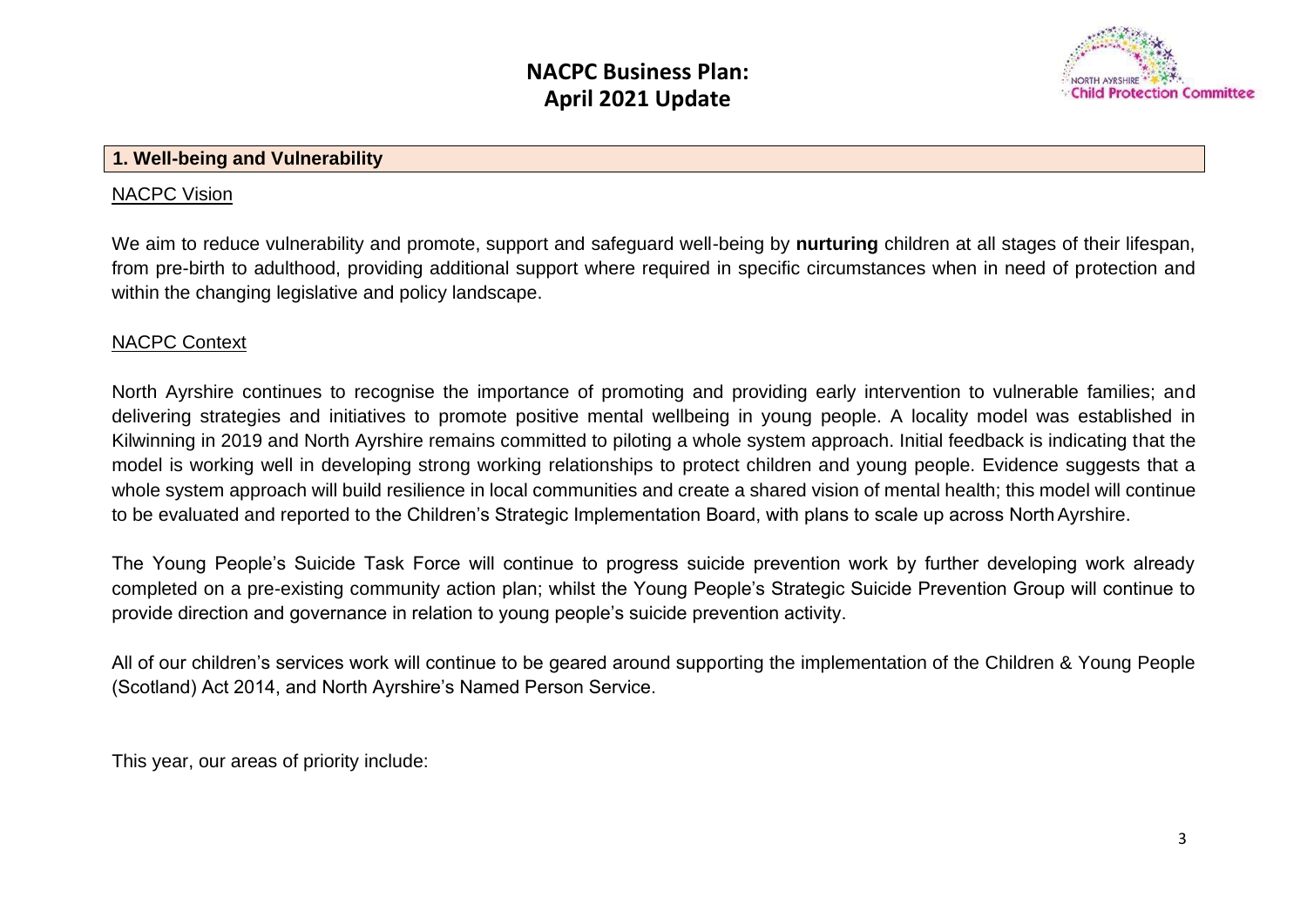

### **Safeguarding missing children and young people**

The joint Adult and Child Protection National Missing Person's Group will continue to support the implementation of the National Missing Persons Framework for Scotland, co-ordinate learning and development opportunities for multi-agency staff, enabling them to make better use of opportunities to discuss missing episodes with children and young people with the intention of providing necessary supports and reducing the risk of further missing episodes.

### **Children and Vulnerable Young People**

We will continue to analyse the data in relation to the increasing numbers of children who are on the Child Protection Register and also young people subject to vulnerable young person measures. The Management Information sub-group will risk assess and work collectively to devise, recommend and monitor strategies as appropriate, ensuring that vulnerable young people are continuing to be protected from harm.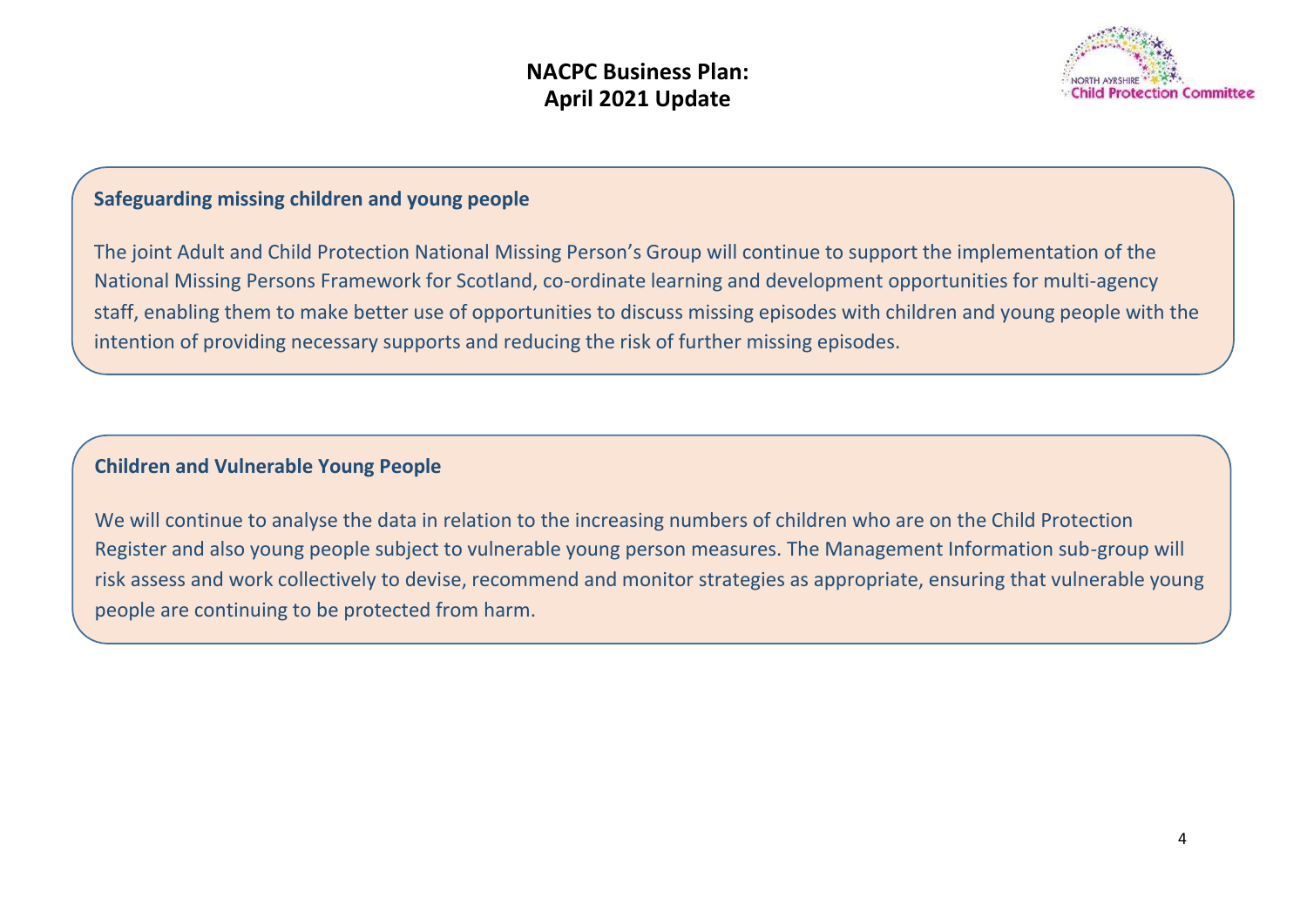

### **Addressing the impact of poverty and its links with child protection**

We will continue to analyse indicators such as SIMD status in relation to the links between poverty and the protection of children within areas in North Ayrshire, and take a localised approach to address what preventative and supportive measures can ensure that children are safe and that their needs are being met. We will learn and take account of new work that is being completed by the neglect subgroup from a national perspective (Child Protection Committees Scotland).

#### **Suicide Prevention in Young People**

.

The Young People's Suicide Taskforce will build on promoting positive mental wellbeing and improvingmulti-agency partnerships in suicide prevention via the pre-existing community action plan. The Young People's Strategic Suicide Prevention Group (YPSSPG) will continue to provide governance and direction of work undertaken by theTaskforce.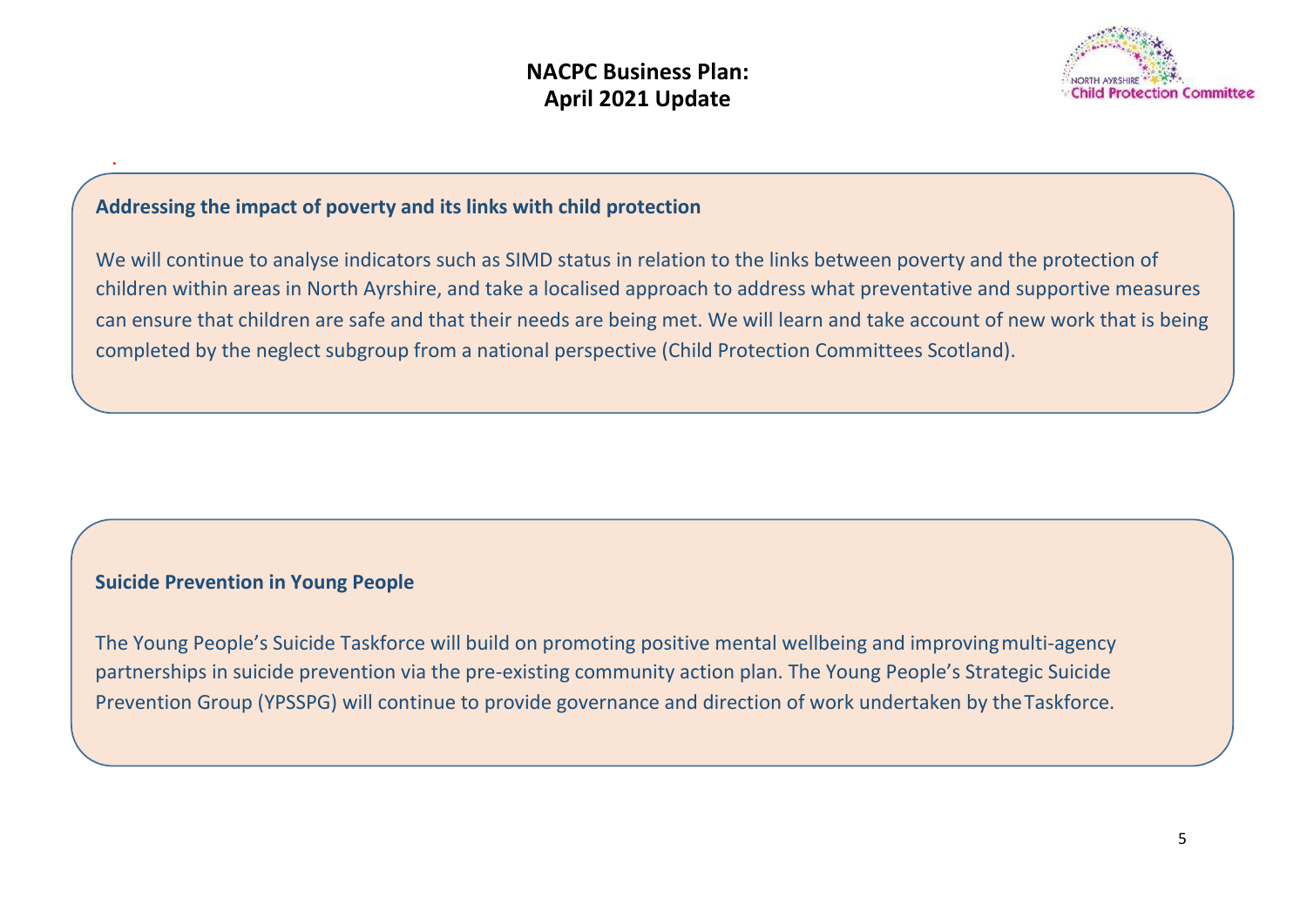

## **1. Wellbeing and Vulnerability Outcomes**

| <b>Priority Outcome</b>                                                                                                                                                                                                                                                                                                                                |                                                                                                                                                                               |                                                                                              |
|--------------------------------------------------------------------------------------------------------------------------------------------------------------------------------------------------------------------------------------------------------------------------------------------------------------------------------------------------------|-------------------------------------------------------------------------------------------------------------------------------------------------------------------------------|----------------------------------------------------------------------------------------------|
| <b>WBV1</b> - Safeguarding missing children and young people                                                                                                                                                                                                                                                                                           |                                                                                                                                                                               |                                                                                              |
| <b>Outcome Indicator</b>                                                                                                                                                                                                                                                                                                                               | <b>Baseline</b>                                                                                                                                                               | Progress Update (Please contact NA CPC if you would like up to date<br>progress information) |
| 25% of practitioners who participate in return<br>discussion training for children and young people<br>will be contacted 6 months following the training<br>and will be able to identify a positive outcome from<br>facilitating a return discussion with a young person.<br>*Outcome indicator modified following 2021<br><b>Development Session.</b> | Baseline to be established<br>following<br>completion<br>.of<br>guidance (scheduled for COG<br>approval June 2020) and<br>introduction of training for<br>return discussions. |                                                                                              |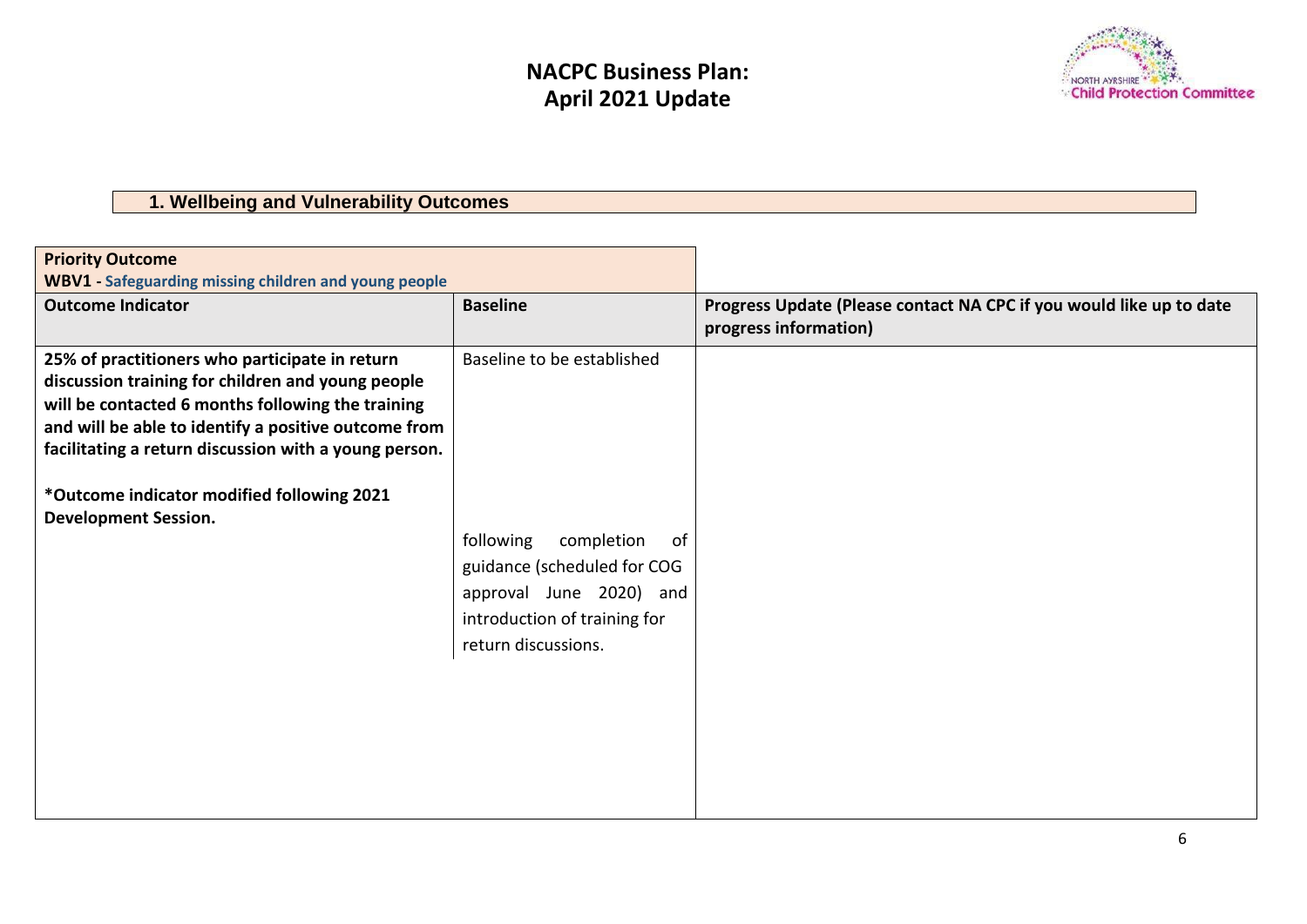

| <b>Priority Outcome</b>                             |                            |                                                                     |
|-----------------------------------------------------|----------------------------|---------------------------------------------------------------------|
| <b>WBV2 - Children and Vulnerable Young People</b>  |                            |                                                                     |
| <b>Outcome Indicator</b>                            | <b>Baseline</b>            | Progress Update (Please contact NA CPC if you would like up to date |
|                                                     |                            | progress information)                                               |
| Over 80% of the total annual number of children and | 75% (18/19)                |                                                                     |
| young people on the Child Protection Register are   | Data collated<br>from HSCP |                                                                     |
| being de-registered due to improved home            | Information<br>Systems     |                                                                     |
| circumstances                                       | Management for financial   |                                                                     |
|                                                     | year 2018/2019.            |                                                                     |
|                                                     |                            |                                                                     |
|                                                     |                            |                                                                     |
|                                                     |                            |                                                                     |
|                                                     |                            |                                                                     |
|                                                     |                            |                                                                     |
|                                                     |                            |                                                                     |
|                                                     |                            |                                                                     |
|                                                     |                            |                                                                     |
|                                                     |                            |                                                                     |
|                                                     |                            |                                                                     |
|                                                     |                            |                                                                     |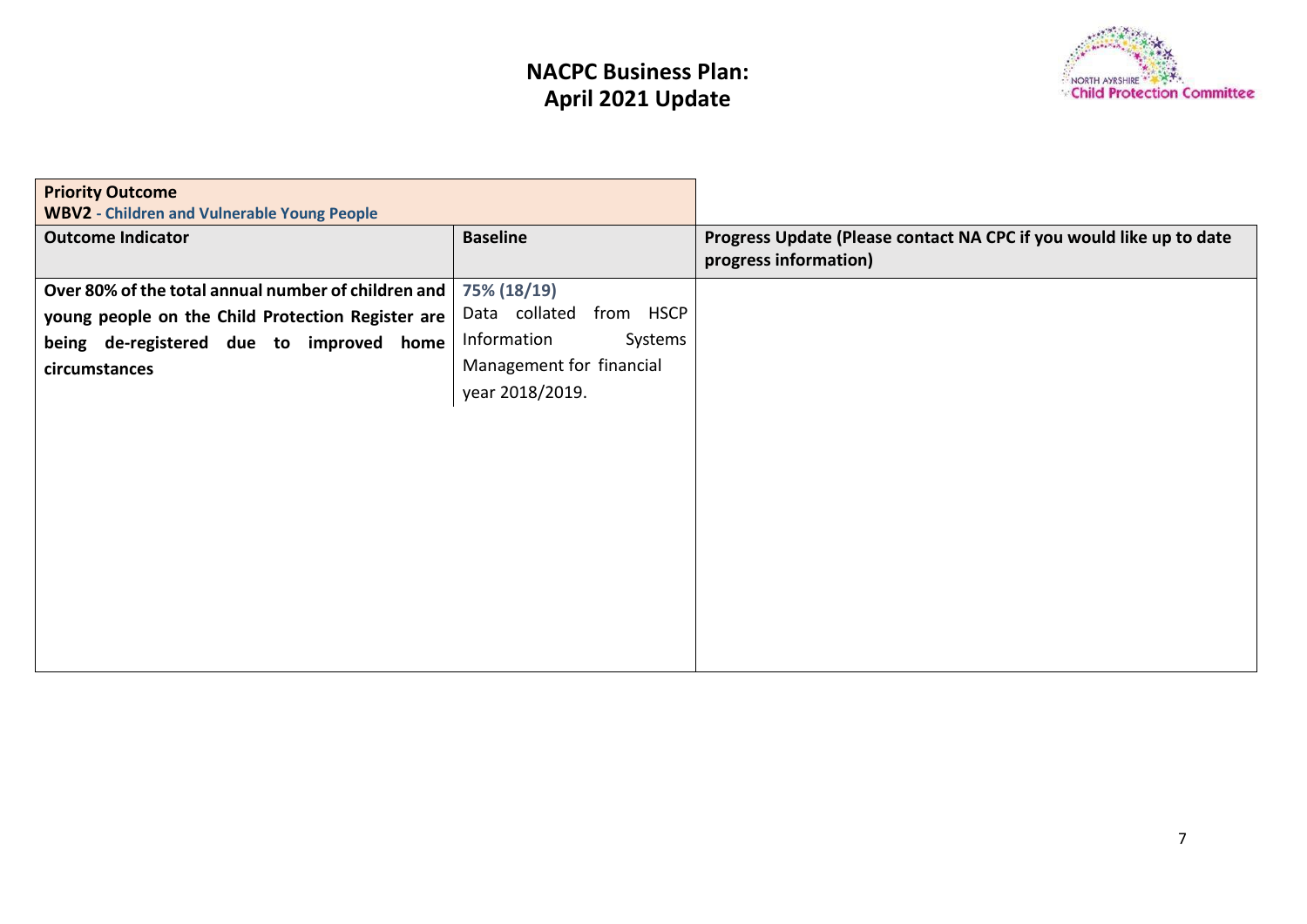

| <b>Priority Outcome</b><br>WBV3 - Addressing the impact of poverty and its links with child protection     |                                                                                                                                                                                                                                                                                                                    |                                                                                              |
|------------------------------------------------------------------------------------------------------------|--------------------------------------------------------------------------------------------------------------------------------------------------------------------------------------------------------------------------------------------------------------------------------------------------------------------|----------------------------------------------------------------------------------------------|
| <b>Outcome Indicator</b>                                                                                   | <b>Baseline</b>                                                                                                                                                                                                                                                                                                    | Progress Update (Please contact NA CPC if you would like up to date<br>progress information) |
| 80% of families on the child protection register will<br>be offered support via the Money Matters Service. | 26% (18/19) currently receive<br>support from the Money<br><b>Matters Service.</b><br>Data collated from HSCP<br>Information<br>Systems<br>financial<br>Management for<br>year 2018/2019.<br>79% of children on the CP<br>register living in the most<br>deprived areas of the country<br>collated<br>from<br>Data |                                                                                              |
|                                                                                                            | Information<br>Systems<br>financial<br>Management for<br>year 2019/2020.                                                                                                                                                                                                                                           |                                                                                              |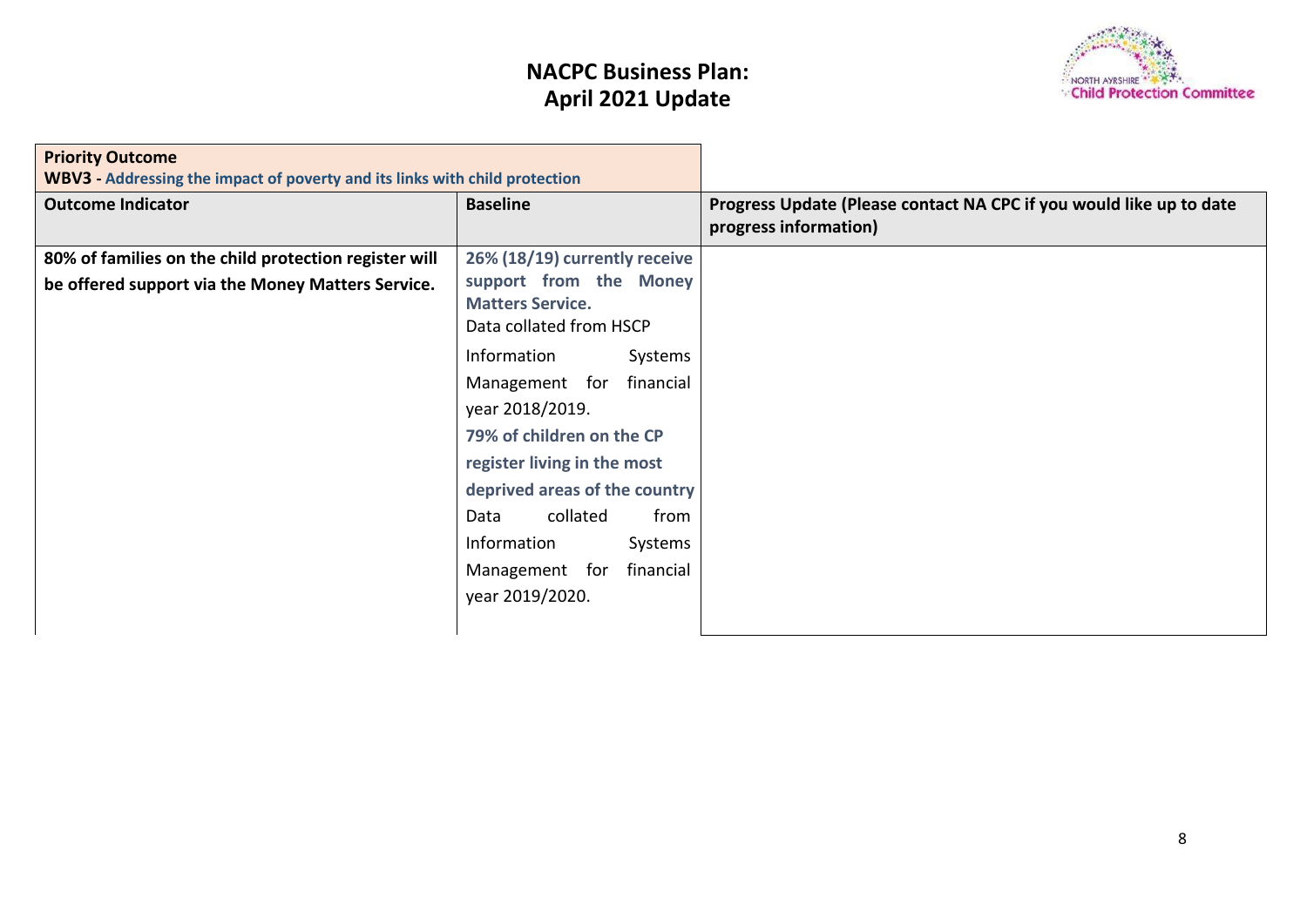

| <b>Priority Outcome</b>                                |                                |                                                                     |
|--------------------------------------------------------|--------------------------------|---------------------------------------------------------------------|
| <b>WBV4 - Suicide Prevention in Young People</b>       |                                |                                                                     |
| <b>Outcome Indicator</b>                               | <b>Baseline</b>                | Progress Update (Please contact NA CPC if you would like up to date |
|                                                        |                                | progress information)                                               |
| 80% children and young people surveyed and who         | Baseline to be established     |                                                                     |
| have accessed the 13 Ways Suicide Prevention           | following completion of social |                                                                     |
| campaign will report that they are able to speak to a  | media engagement survey.       |                                                                     |
| trusted adult / organisation if they have concerns for |                                |                                                                     |
| the mental health of a peer.                           |                                |                                                                     |
|                                                        |                                |                                                                     |
|                                                        |                                |                                                                     |
|                                                        |                                |                                                                     |
|                                                        |                                |                                                                     |
|                                                        |                                |                                                                     |
|                                                        |                                |                                                                     |
|                                                        |                                |                                                                     |
|                                                        |                                |                                                                     |
|                                                        |                                |                                                                     |
|                                                        |                                |                                                                     |
|                                                        |                                |                                                                     |
|                                                        |                                |                                                                     |
|                                                        |                                |                                                                     |
|                                                        |                                |                                                                     |
|                                                        |                                |                                                                     |
|                                                        |                                |                                                                     |
|                                                        |                                |                                                                     |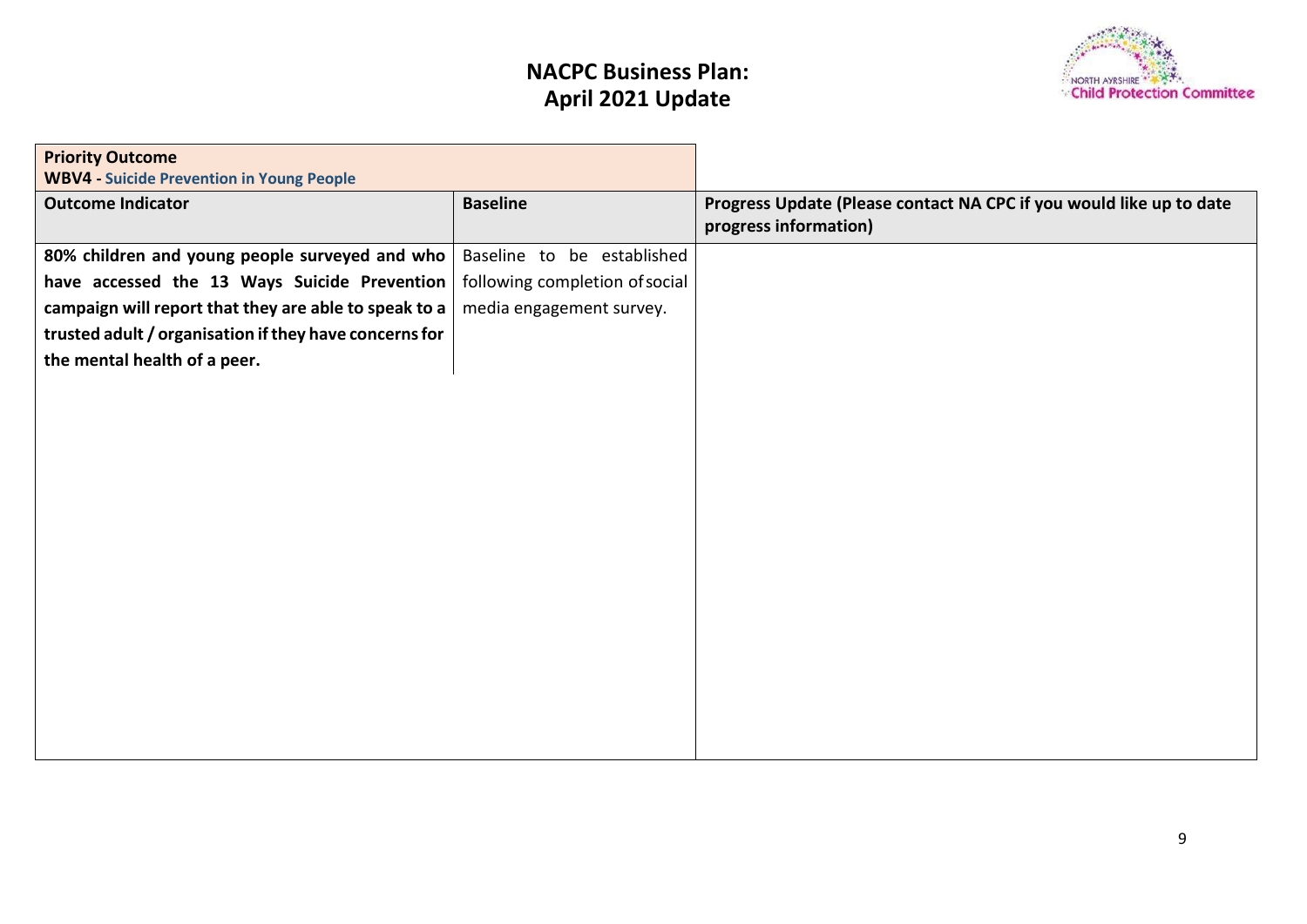

#### **2. Engagement and Empowerment**

#### NACPC Vision

We meaningfully **involve** our stakeholders so that everyone has a **voice** in the effective protection of children and young people. We **listen** to our stakeholders in order to make best use of their expertise in our efforts to improve the protection of children and young people.

#### NACPC Context

We will continue to raise awareness of the work of the committee. This will support members of the public and workers in being able to access information and resources from the committee. NACPC will increase the profile of the work of the Child Protection Committee to workers, children and young people and the general public and there will be further development of previous completed evaluation work on strength based approaches within child protection practice.

We will also further enhance our leadership, supporting all staff to feel empowered to carry out their duties and responsibilities which keep children safe and at the centre of all decision making. We will take forward qualitative work completed last year in relation to strength based participatory approaches for children who are subject to child protection processes.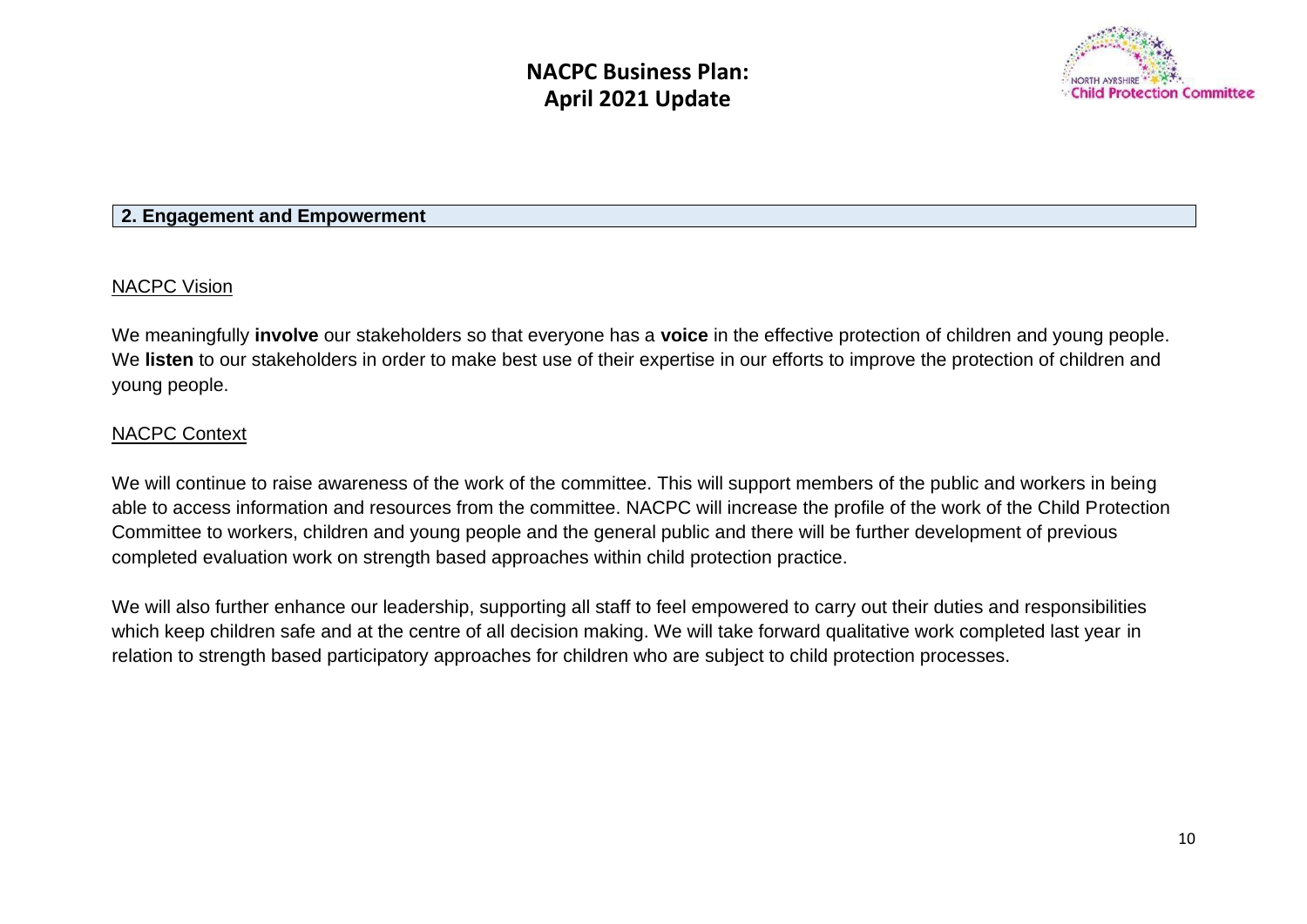

This year, our areas of priority include:

### **Leadership: children and young people are protected by empowered and supported staff**

We will explore and implement innovative solutions to develop the leadership skills of all managers in child protection services, which empower and support staff to better protect children and young people.

### **Actively involving children and their families in child protection processes, and practitioners adopting a more child centred approach to ensure that support is individualised to meet their needs**

We will continue to review and analyse the involvement of children through the Management Information Group, Evaluation and Improvement Group and Public Information and Engagement Group, using this information and feedback to further improve service user involvement and as appropriate, their roles in decision making.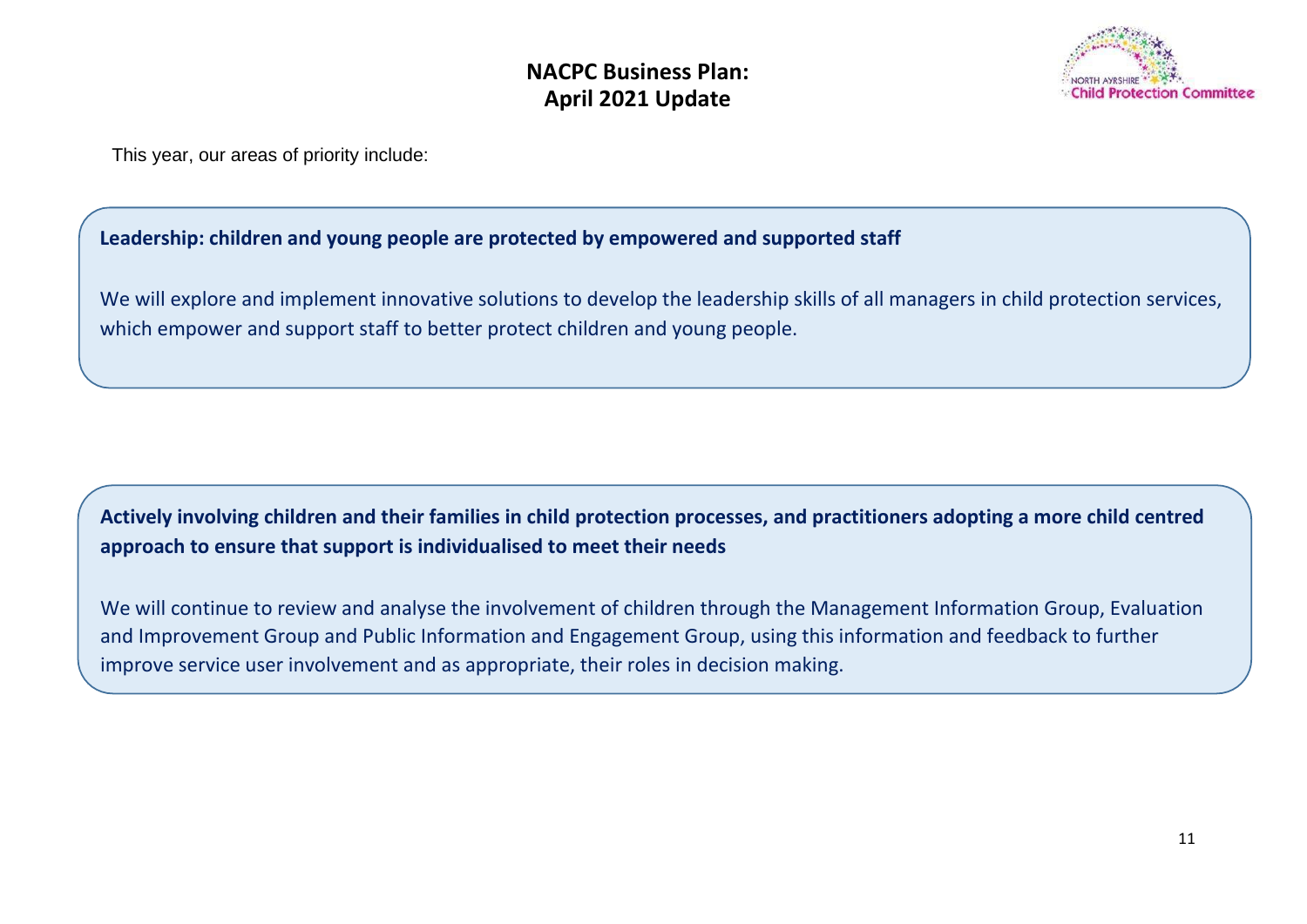

**Harnessing assets within the community by engaging with stakeholders to support their understanding of their role and sense of efficacy in the protection of children**

We will continue to develop and deliver practice development child protection sessions to key stakeholder groups in the community. We will pilot and evaluate a Child Protection awareness resource with Taxi drivers. We will also identify and target new priority assets within the community to raise child protection awareness, and specifically increase knowledge and understanding of Child Sexual Abuse to support children to talk openly about their experiences.

### **Maximising Child Protection Committee Communications**

We will increase the work of North Ayrshire CPC; using social media platforms such as Twitter to promote the CPC website and child protection developments to both the public and practitioners working with children across North Ayrshire.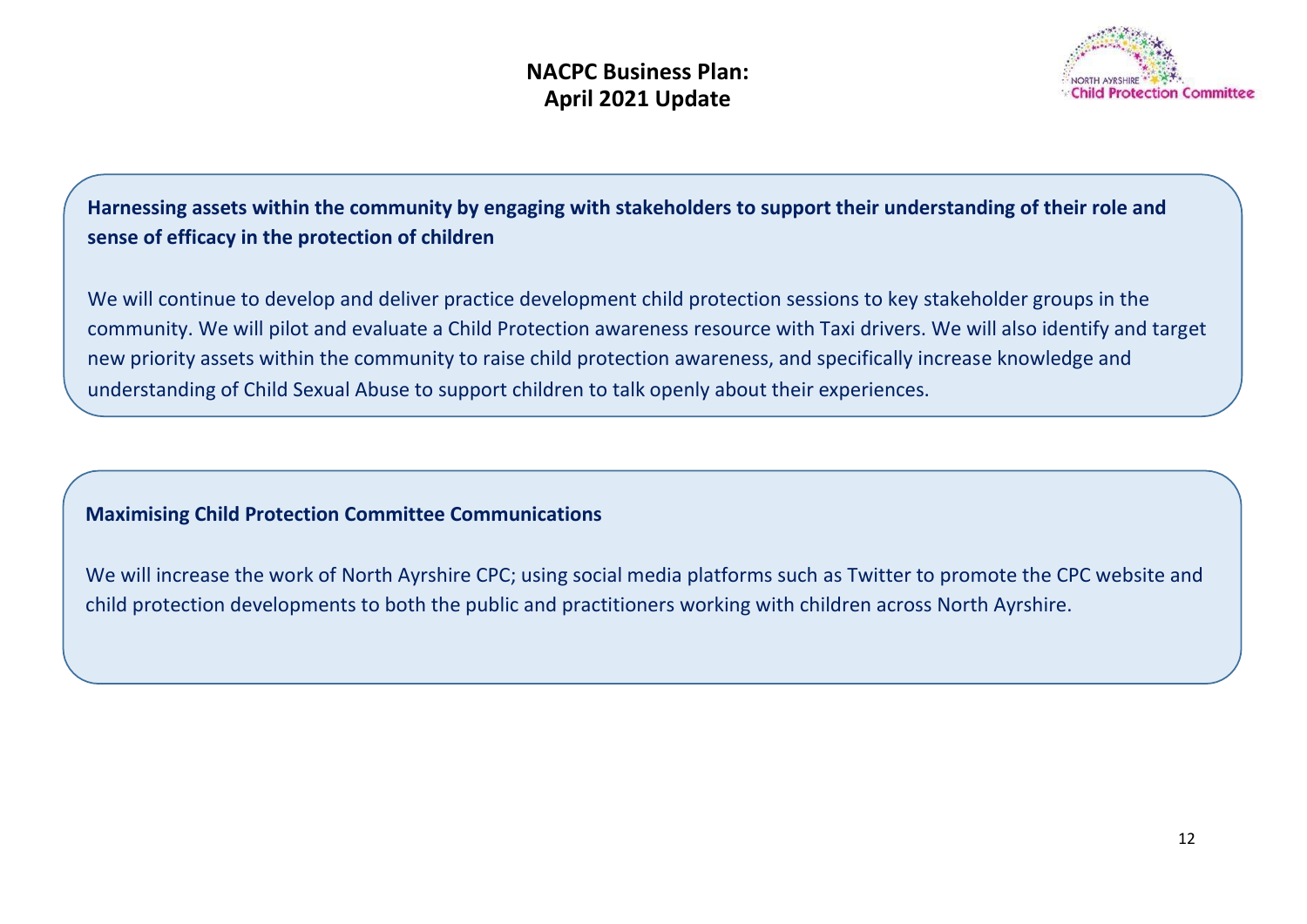

## **2. Engagement and Empowerment Outcomes**

| <b>Priority Outcome</b><br>E&E1 - Leadership: children and young people are<br>protected by empowered and supported staff |                       |                                                                                              |
|---------------------------------------------------------------------------------------------------------------------------|-----------------------|----------------------------------------------------------------------------------------------|
| <b>Outcome Indicator</b>                                                                                                  | <b>Baseline</b>       | Progress Update (Please contact NA CPC if you would like up to date<br>progress information) |
| 80% of leaders will report increased confidence,                                                                          | Baseline to be        |                                                                                              |
| knowledge and skills in supporting the child protection                                                                   | established following |                                                                                              |
| specific contact workforce.                                                                                               | survey.               |                                                                                              |
|                                                                                                                           |                       |                                                                                              |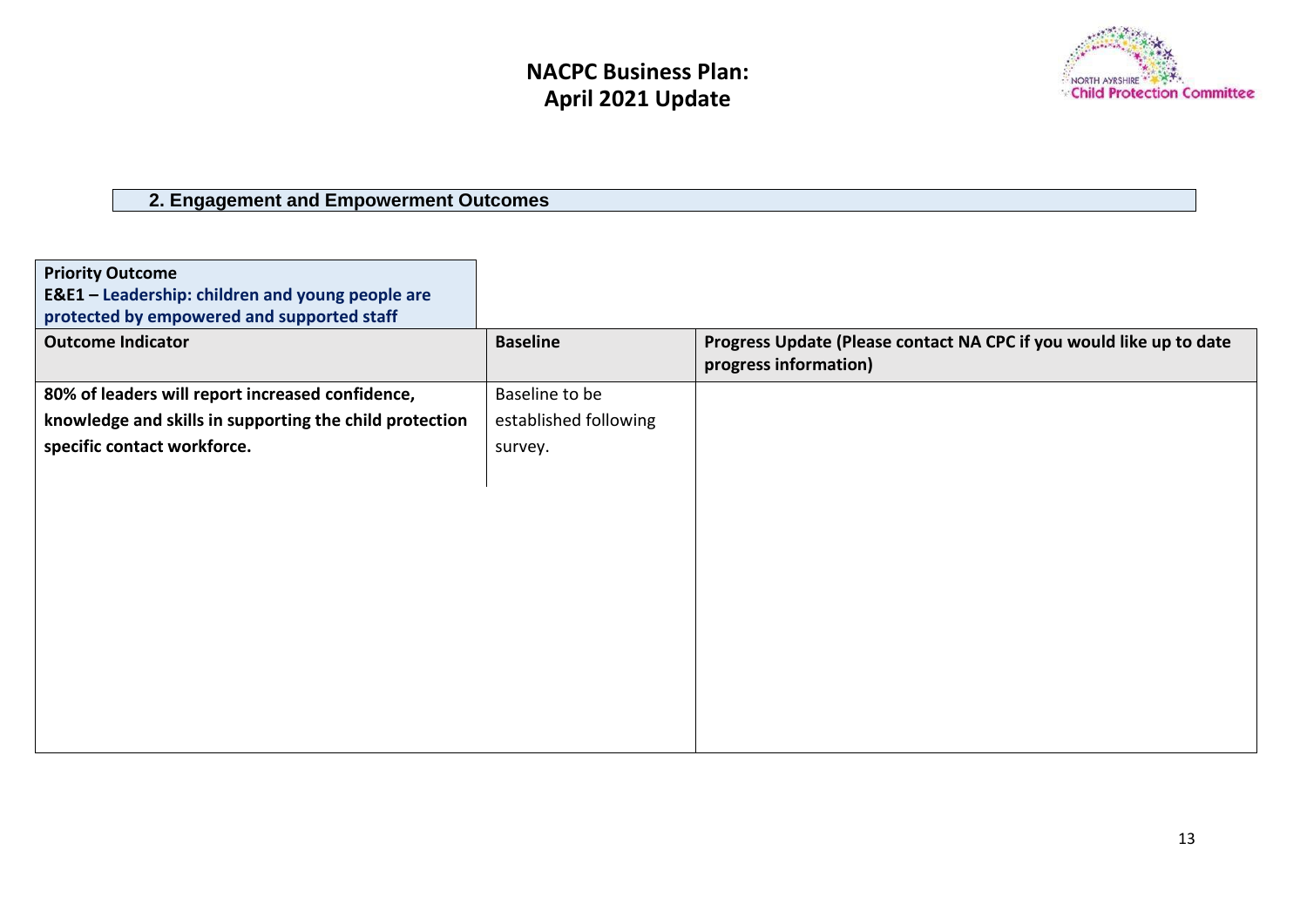

| <b>Priority Outcome</b><br>E&E2 - Actively involving children and their families in all child protection processes, and<br>practitioners adopting a more child centred approach to ensure that support is<br>individualised to meet their needs |                            |                                                                                               |
|-------------------------------------------------------------------------------------------------------------------------------------------------------------------------------------------------------------------------------------------------|----------------------------|-----------------------------------------------------------------------------------------------|
| <b>Outcome Indicator</b>                                                                                                                                                                                                                        | <b>Baseline</b>            | Progress Update (Please contact NA CPC if you would like up to date<br>progress information)) |
| Over 80% of children's views over the course of the                                                                                                                                                                                             | 70%                        |                                                                                               |
| financial year will be recorded in Child Protection                                                                                                                                                                                             | Data collated from HSCP    |                                                                                               |
| Investigation paperwork.                                                                                                                                                                                                                        | <b>Information Systems</b> |                                                                                               |
|                                                                                                                                                                                                                                                 | Management for financial   |                                                                                               |
|                                                                                                                                                                                                                                                 | year 2018/2019.            |                                                                                               |
|                                                                                                                                                                                                                                                 |                            |                                                                                               |
|                                                                                                                                                                                                                                                 |                            |                                                                                               |
|                                                                                                                                                                                                                                                 |                            |                                                                                               |
|                                                                                                                                                                                                                                                 |                            |                                                                                               |
|                                                                                                                                                                                                                                                 |                            |                                                                                               |
|                                                                                                                                                                                                                                                 |                            |                                                                                               |
|                                                                                                                                                                                                                                                 |                            |                                                                                               |
|                                                                                                                                                                                                                                                 |                            |                                                                                               |
|                                                                                                                                                                                                                                                 |                            |                                                                                               |
|                                                                                                                                                                                                                                                 |                            |                                                                                               |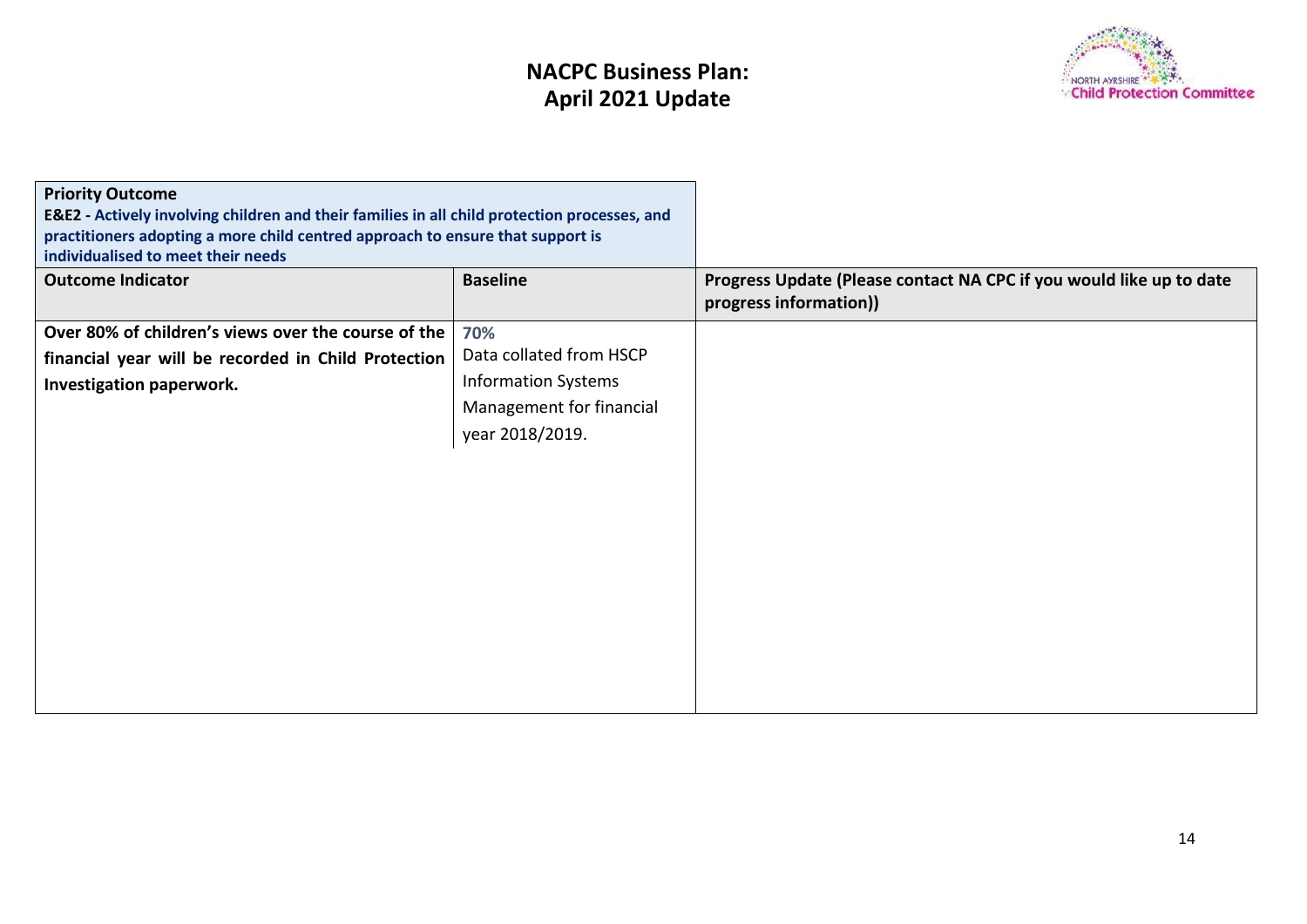

| <b>Priority Outcome</b><br>E&E3 - Harnessing assets within the community by engaging with stakeholders to support<br>their understanding of their role and sense of efficacy in the protection of children |                                      |                                                                                              |
|------------------------------------------------------------------------------------------------------------------------------------------------------------------------------------------------------------|--------------------------------------|----------------------------------------------------------------------------------------------|
| <b>Outcome Indicator</b>                                                                                                                                                                                   | <b>Baseline</b>                      | Progress Update (Please contact NA CPC if you would like up to date<br>progress information) |
| 80% taxi drivers surveyed within North Ayrshire                                                                                                                                                            | Baseline<br>established<br>be<br>to  |                                                                                              |
| will report an improved awareness of how to                                                                                                                                                                | following<br>completion<br>and       |                                                                                              |
| respond to child protection concerns following                                                                                                                                                             | distribution<br>driver<br>of<br>taxi |                                                                                              |
| development of a Child Protection / Adult                                                                                                                                                                  | resource, and measurement of         |                                                                                              |
| <b>Support and Protection information resource.</b>                                                                                                                                                        | long term impact.                    |                                                                                              |
|                                                                                                                                                                                                            |                                      |                                                                                              |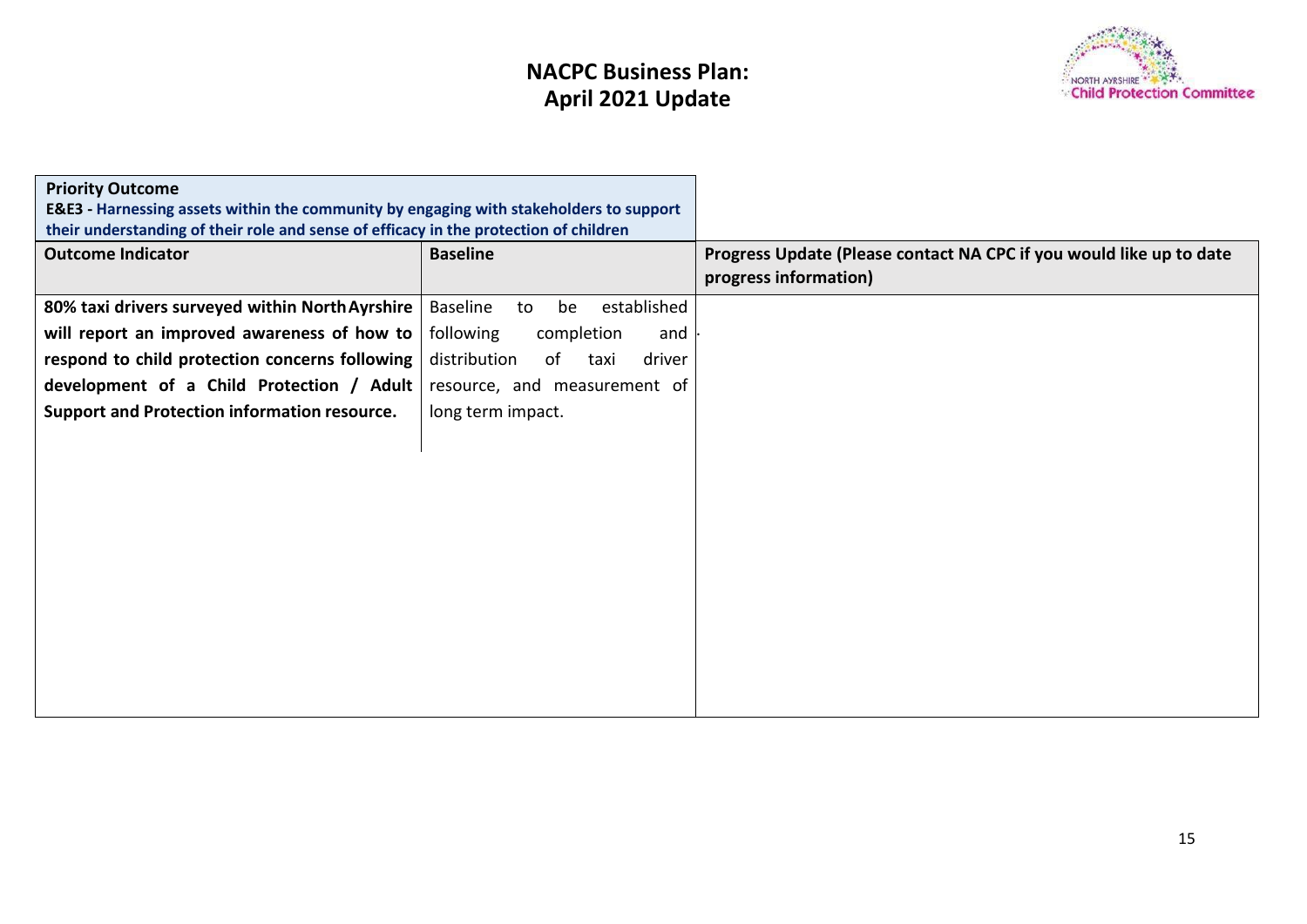

| <b>Priority Outcome</b><br><b>E&amp;E4 - CPC Publicity</b>                                                                                                                                                                  |                                                                                                                  |                                                                                              |
|-----------------------------------------------------------------------------------------------------------------------------------------------------------------------------------------------------------------------------|------------------------------------------------------------------------------------------------------------------|----------------------------------------------------------------------------------------------|
| <b>Outcome Indicator</b>                                                                                                                                                                                                    | <b>Baseline</b>                                                                                                  | Progress Update (Please contact NA CPC if you would like up to date<br>progress information) |
| 90% of people surveyed from the annual North<br>Ayrshire People's Panel survey will report concerns<br>to the Health and Social Care Partnership if they<br>are worried that a child might be abused or being<br>neglected. | 80%<br>Data collated from People's<br>Panel Survey (2018)                                                        |                                                                                              |
| 100% of public and community group participants<br>who attend CP training/events will have an<br>increased knowledge of Child Protection.                                                                                   | 100%<br>Data collated from CPC<br>Learning and Development Co-<br>ordinator for all community<br>events in 2019. |                                                                                              |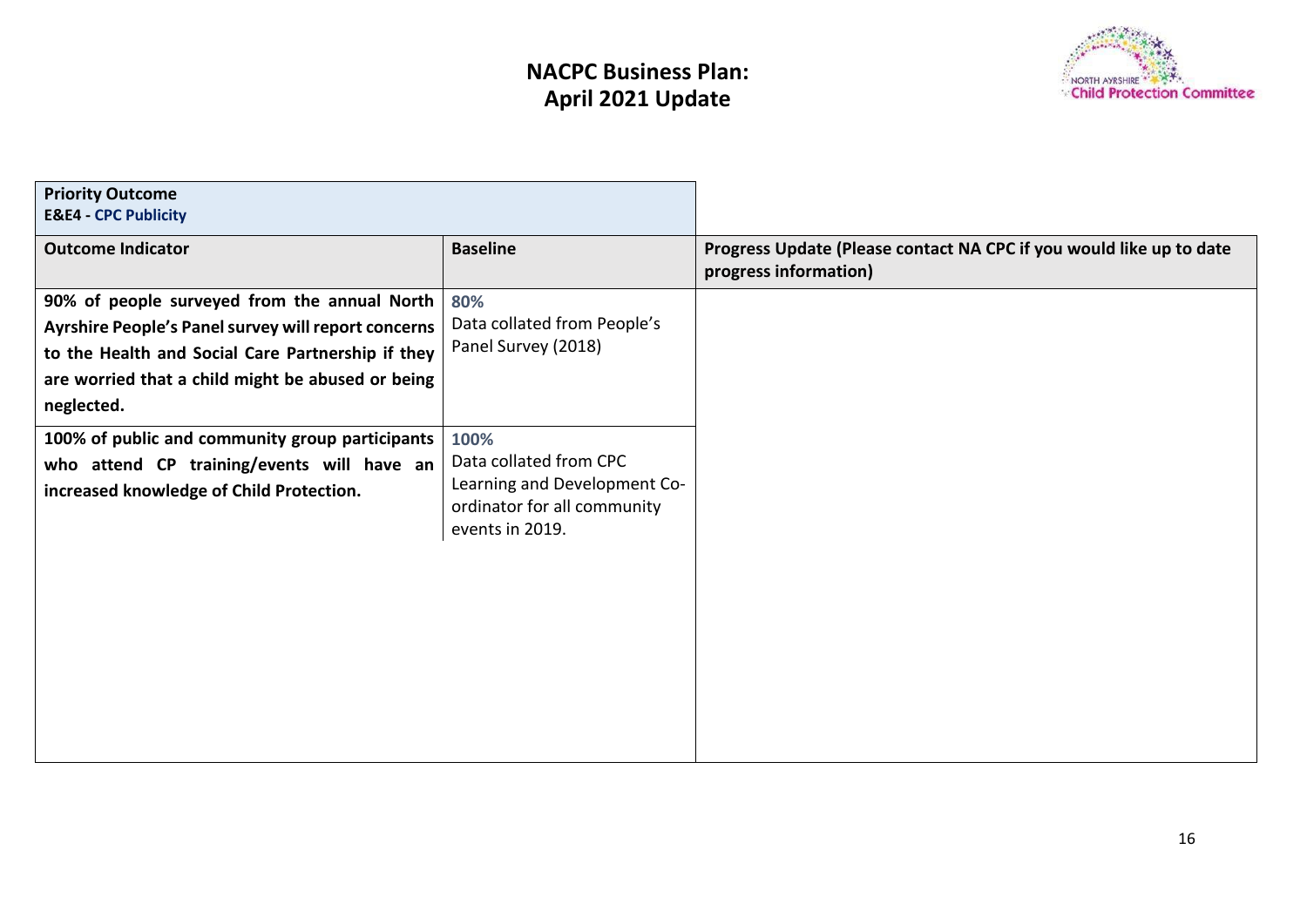

#### **3. Learning and Improvement**

#### NACPC Vision

We effectively **share** learning from a range of sources, both locally and nationally, and then use this learning to agree and deliver improvements.

### NACPC Context

We will continue to review, develop and expand our learning opportunities via the Learning and Development sub-group in 2020/2021

**Developing and implementing improvements based on the findings from our Significant Case Reviews and other learning opportunities**

North Ayrshire Child Protection Committee will work collaboratively with all stakeholders to implement and review learning from Significant and Initial Case Reviews, audit activity, and Child Protection survey results. We will also create opportunities for North Ayrshire to learn from Significant Case Reviews that have occurred in other areas.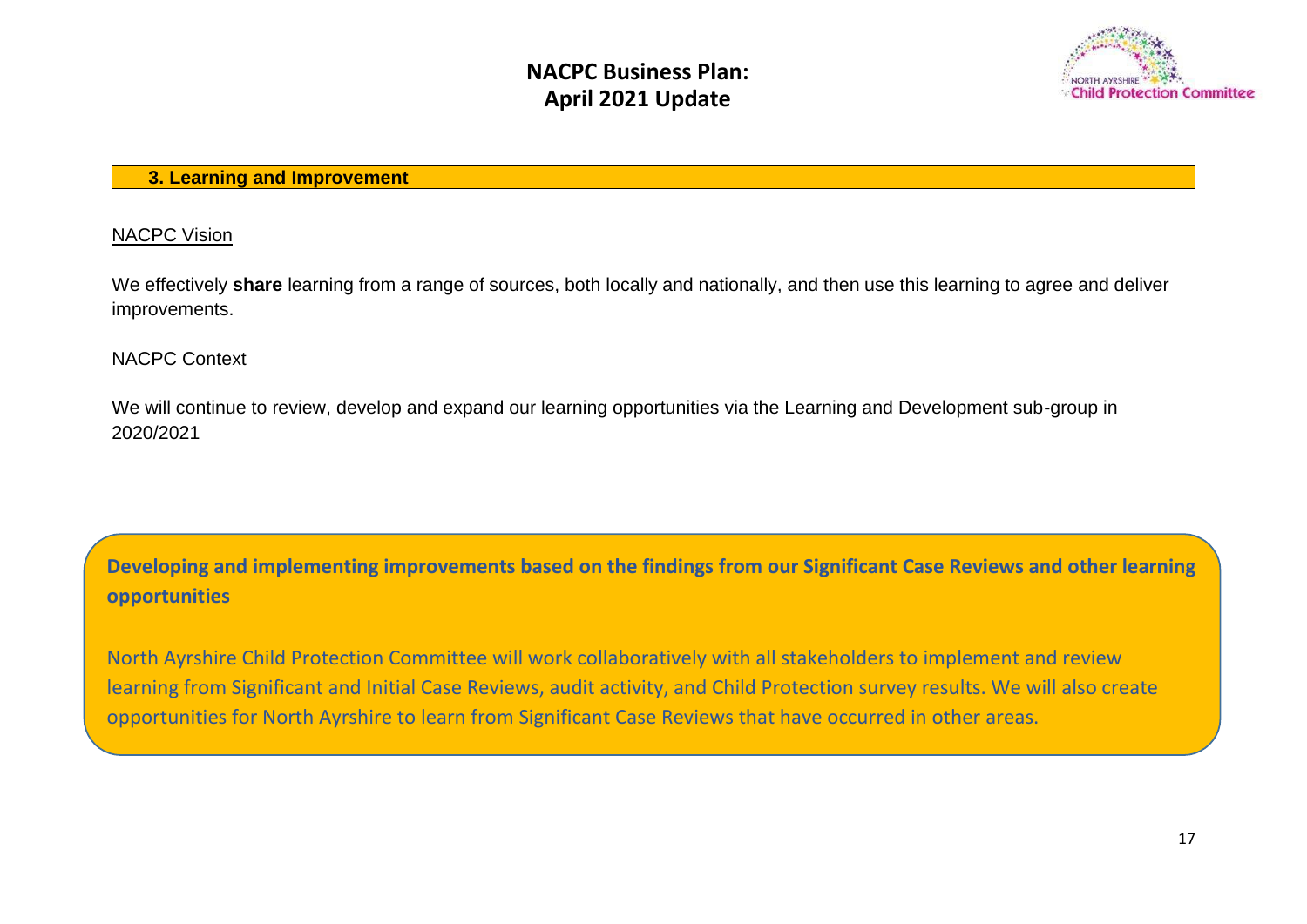

### **An improved response to child sexual abuse and exploitation**

North Ayrshire will deliver on North Ayrshire's Child Sexual Abuse Strategy 2020, co-ordinated initially by a Short Life Implementation Group. This strategy will develop professional practice in relation to Child Sexual Abuse and Child Sexual Exploitation, further expand the Stop to Listen initiative from 2017 and have input from young people and survivors of child sexual abuse. The Child Protection Committee will oversee the longer-term implementation of this strategy in terms of Prevention, Protection, Support and Recovery.

**We will continue to provide a range of child protection learning and practice development opportunities which will ensure that practitioners and managers are equipped with the necessary knowledge and skills to implement and progress learning within their agencies.**

This will form part of the work plan for the Learning and Development Subgroup.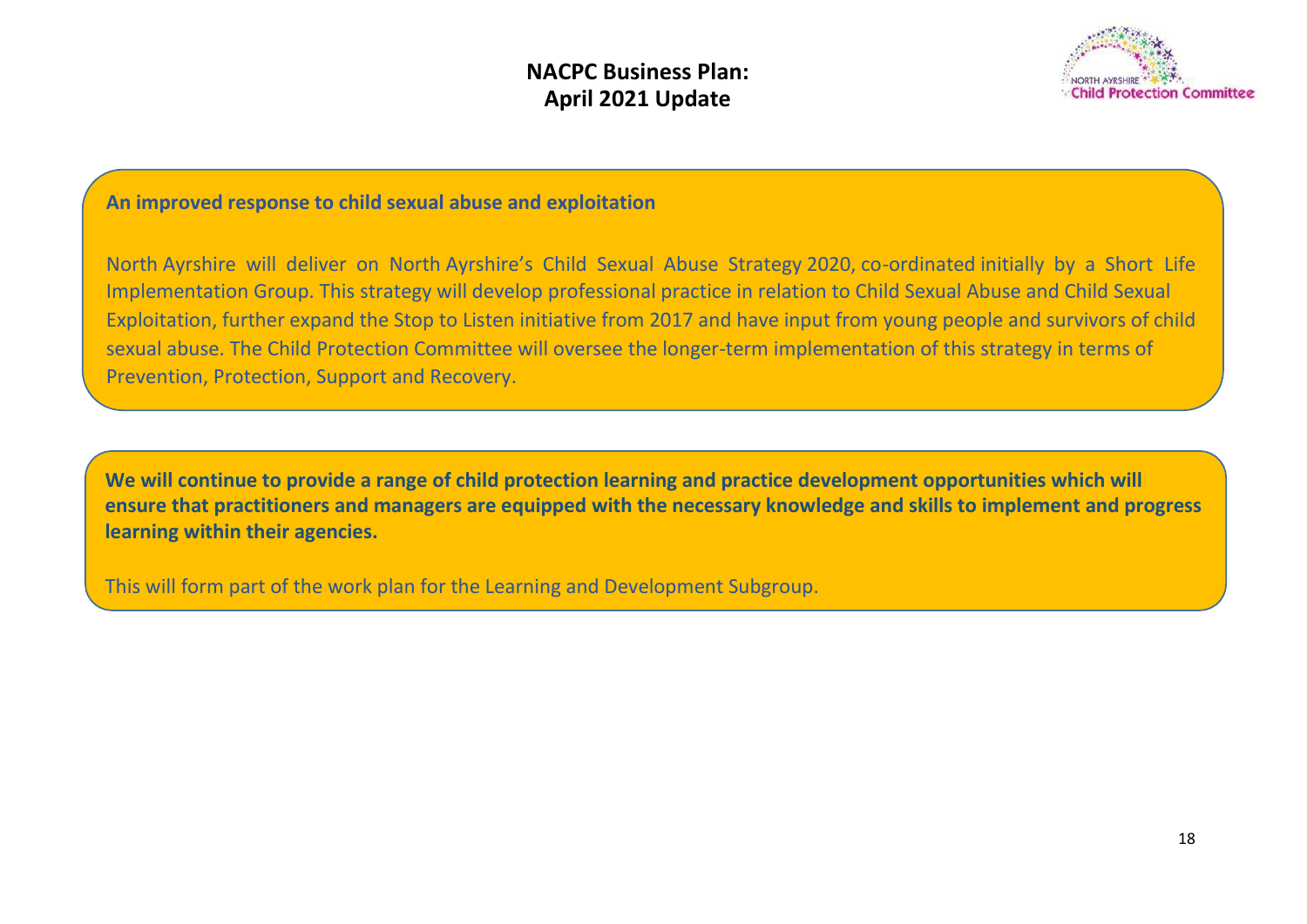**April 2020 - March 2023**



# **3. Learning and Improvement Outcomes**

| <b>Priority Outcome:</b>                                                       |                                                       |                                                                     |
|--------------------------------------------------------------------------------|-------------------------------------------------------|---------------------------------------------------------------------|
| L&L1 - Developing and implementing improvements based on the findings from our |                                                       |                                                                     |
| <b>Significant Case Reviews and other learning opportunities</b>               |                                                       |                                                                     |
| <b>Outcome Indicator</b>                                                       | <b>Baseline</b>                                       | Progress Update (Please contact NA CPC if you would like up to date |
|                                                                                |                                                       | progress information)                                               |
| 80% of Police Scotland workers surveyed within                                 | 69% - wellbeing concerns<br>Data collated from police |                                                                     |
| North Ayrshire will report improvements in multi-                              | response from 2019 CPC                                |                                                                     |
| agency collaboration and communication when                                    | multi-agency survey.                                  |                                                                     |
| responding to wellbeing and child protection                                   |                                                       |                                                                     |
| concerns.                                                                      | child protection<br>71%<br>$\sim$                     |                                                                     |
|                                                                                | concerns                                              |                                                                     |
|                                                                                | Data collated from police                             |                                                                     |
|                                                                                | response from 2019 CPC                                |                                                                     |
|                                                                                | multi-agency survey.                                  |                                                                     |
|                                                                                |                                                       |                                                                     |
|                                                                                |                                                       |                                                                     |
|                                                                                |                                                       |                                                                     |
|                                                                                |                                                       |                                                                     |
|                                                                                |                                                       |                                                                     |
|                                                                                |                                                       |                                                                     |
|                                                                                |                                                       |                                                                     |
|                                                                                |                                                       |                                                                     |
|                                                                                |                                                       |                                                                     |
|                                                                                |                                                       |                                                                     |
|                                                                                |                                                       |                                                                     |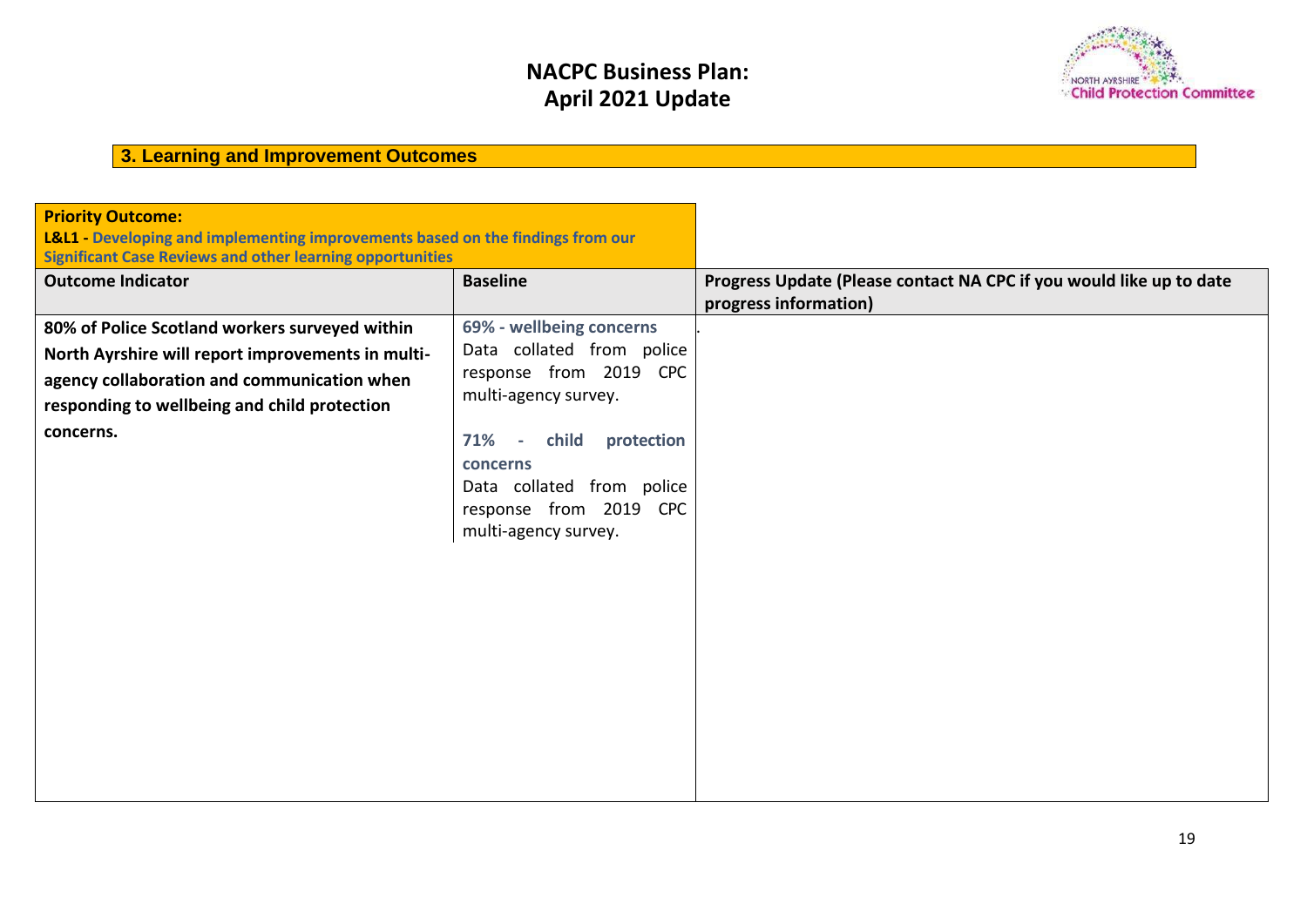

| <b>Priority Outcome:</b><br>L&L2 - An improved response to child sexual abuse and exploitation                                                        |                                                                                                                                                                                                                                                             |                                                                                              |
|-------------------------------------------------------------------------------------------------------------------------------------------------------|-------------------------------------------------------------------------------------------------------------------------------------------------------------------------------------------------------------------------------------------------------------|----------------------------------------------------------------------------------------------|
| <b>Outcome Indicator</b>                                                                                                                              | <b>Baseline</b>                                                                                                                                                                                                                                             | Progress Update (Please contact NA CPC if you would like up to date<br>progress information) |
| 90% of HSCP workers surveyed within North<br>Ayrshire will report increased understanding and<br>confidence when responding to CSA / CSE<br>concerns. | <b>Child Sexual Abuse Concerns -</b><br>89%<br>Data collated from HSCP<br>response from 2019 CPC multi-<br>agency survey.<br><b>Child Sexual Exploitation</b><br>Concerns-81%<br>Data collated from HSCP<br>response from 2019 CPC multi-<br>agency survey. |                                                                                              |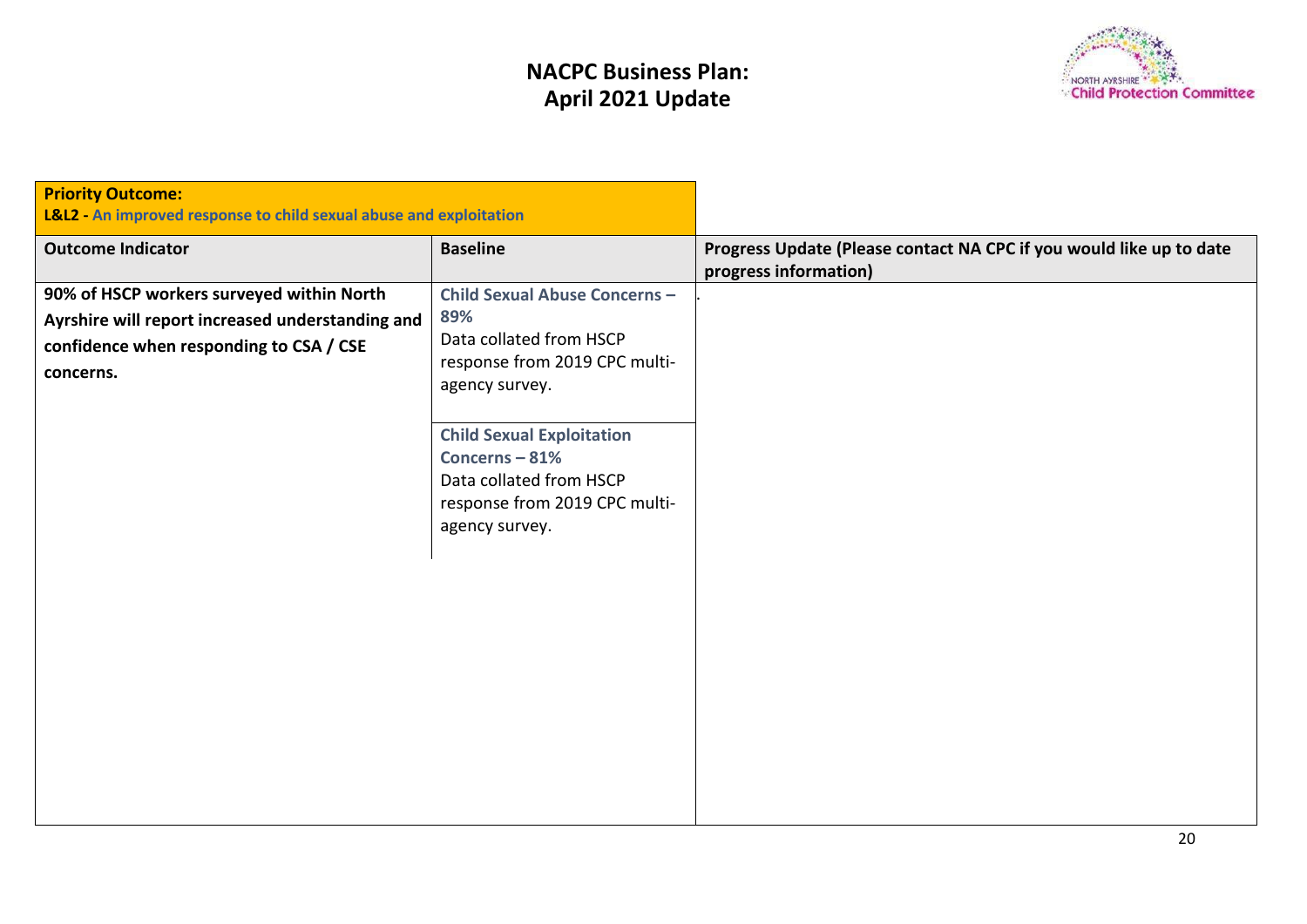

| <b>Priority Outcome:</b><br><b>L&amp;L3</b> - We will continue to provide a range of child protection learning and practice<br>development opportunities which will ensure that practitioners and managers are<br>equipped with the necessary knowledge and skills to implement and progress learning<br>within their agencies.                            |                                                                                                                                                                         |                                                                                              |
|------------------------------------------------------------------------------------------------------------------------------------------------------------------------------------------------------------------------------------------------------------------------------------------------------------------------------------------------------------|-------------------------------------------------------------------------------------------------------------------------------------------------------------------------|----------------------------------------------------------------------------------------------|
| <b>Outcome Indicator</b>                                                                                                                                                                                                                                                                                                                                   | <b>Baseline</b>                                                                                                                                                         | Progress Update (Please contact NA CPC if you would like up to date<br>progress information) |
| Post course evaluations demonstrate that 100% of<br>participant's knowledge, skills and awareness of<br>interventions to reduce harmful sexual<br>will<br>behaviour<br>following<br>have<br>improved<br>completion of the CPC Learning and Development<br>course, Working with Children and Young People<br><b>Problematic Sexual Behaviour Awareness.</b> | 100%<br><b>CPC</b><br>collated<br>from<br>Data<br>Learning and Development Co-<br>ordinator for all participants<br>who completed the course in<br>financial year 2018. |                                                                                              |
| Post course evaluations demonstrate that 90% of<br>participants knowledge, skills and awareness of<br>Children's Hearing System is increased<br>the<br>following completion of the SCRA Mock Hearing<br>Module.                                                                                                                                            | be established<br>Baseline to<br>following completion of SCRA<br>Mock Hearing Modules in<br>2020.                                                                       |                                                                                              |
| 25% of Children and Families social workers will be<br>contacted following completion of the Working with<br>Resistance toolkit and will be able to provide an<br>example of how the toolkit has made a difference to<br>the children and families they work with.                                                                                         | established<br>Baseline to<br>be<br>following survey.                                                                                                                   |                                                                                              |
| *Outcome indicator modified following 2021<br><b>Development Session</b>                                                                                                                                                                                                                                                                                   |                                                                                                                                                                         |                                                                                              |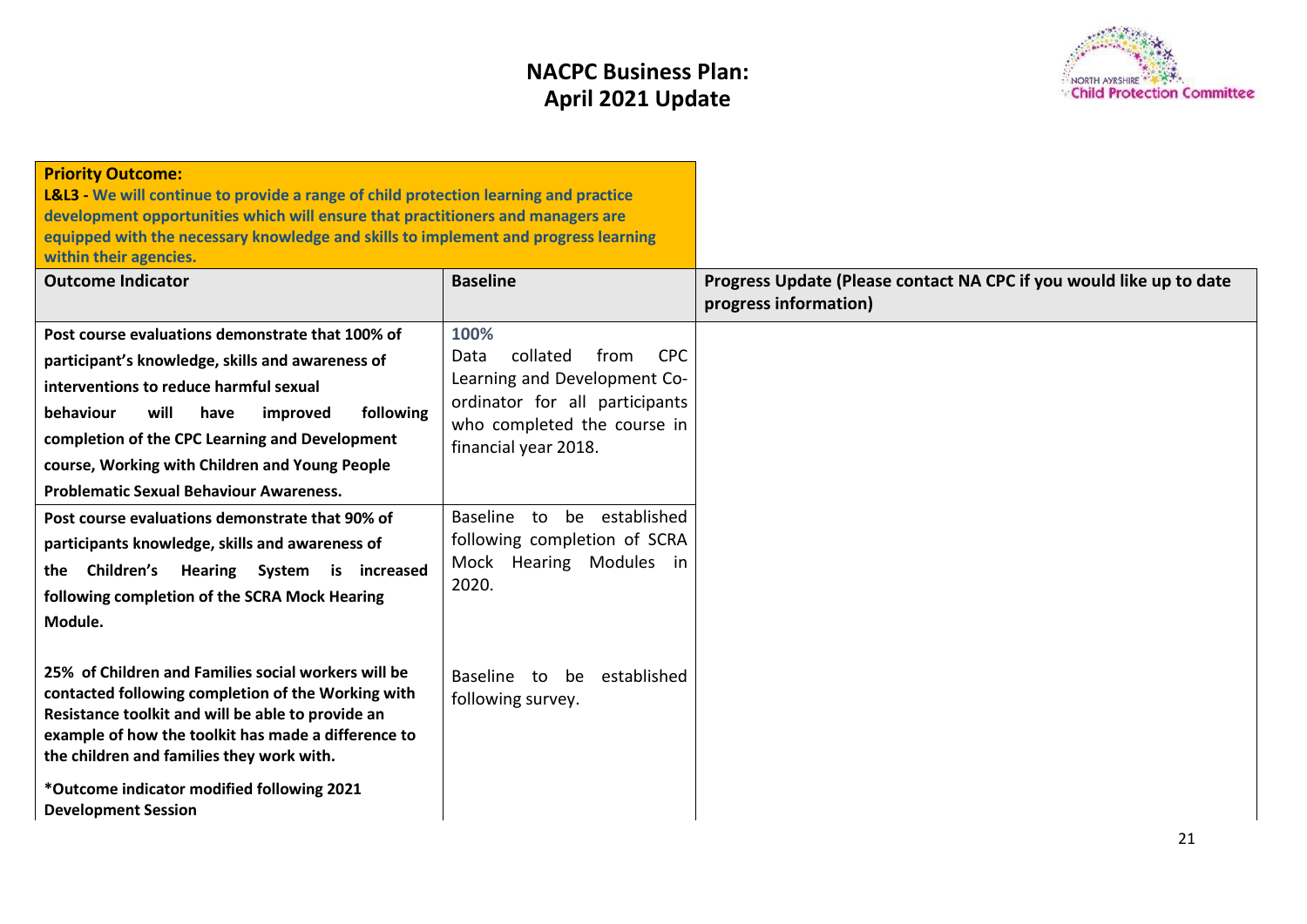

### **April 2020 - March 2023**

#### **4. Risk assessment and Analysis**

#### NACPC Vision

We **protect** children and young people by sharing information effectively to support the collective understanding of potential risks and then by working collaboratively to address these risks.

#### NACPC Context

NACPC recognises the significance of all practitioners across all services having the appropriate skills and knowledge to risk assess, analyse and take appropriate action to keep children protected and safe. We acknowledge a continued commitment to develop chronology practice, support practitioners in the use of the National Risk Framework and that processes are efficient in ensuring that there is a co-ordinated overview of children's needs.

### **Continuing to develop our chronology practice**

We will work in partnership with the GIRFEC Team to improve this area of practice by supporting the implementation of new performance indicators and regular audits involving operational staff, with updates and feedback being reported via the Evaluation and Improvement sub-group.

#### **Promoting the National Risk Framework**

We will continue to provide practice development workshops on the National Risk Framework to all adult services workers across North Ayrshire and will deliver inputs to other services to ensure that children are being risk assessed holistically and receive the necessary supports to protect and meet their needs. The National Risk Framework will be integrated within HSCP and NHS recording systems, and there will be further evaluation of the impact that the training has had for children and young people.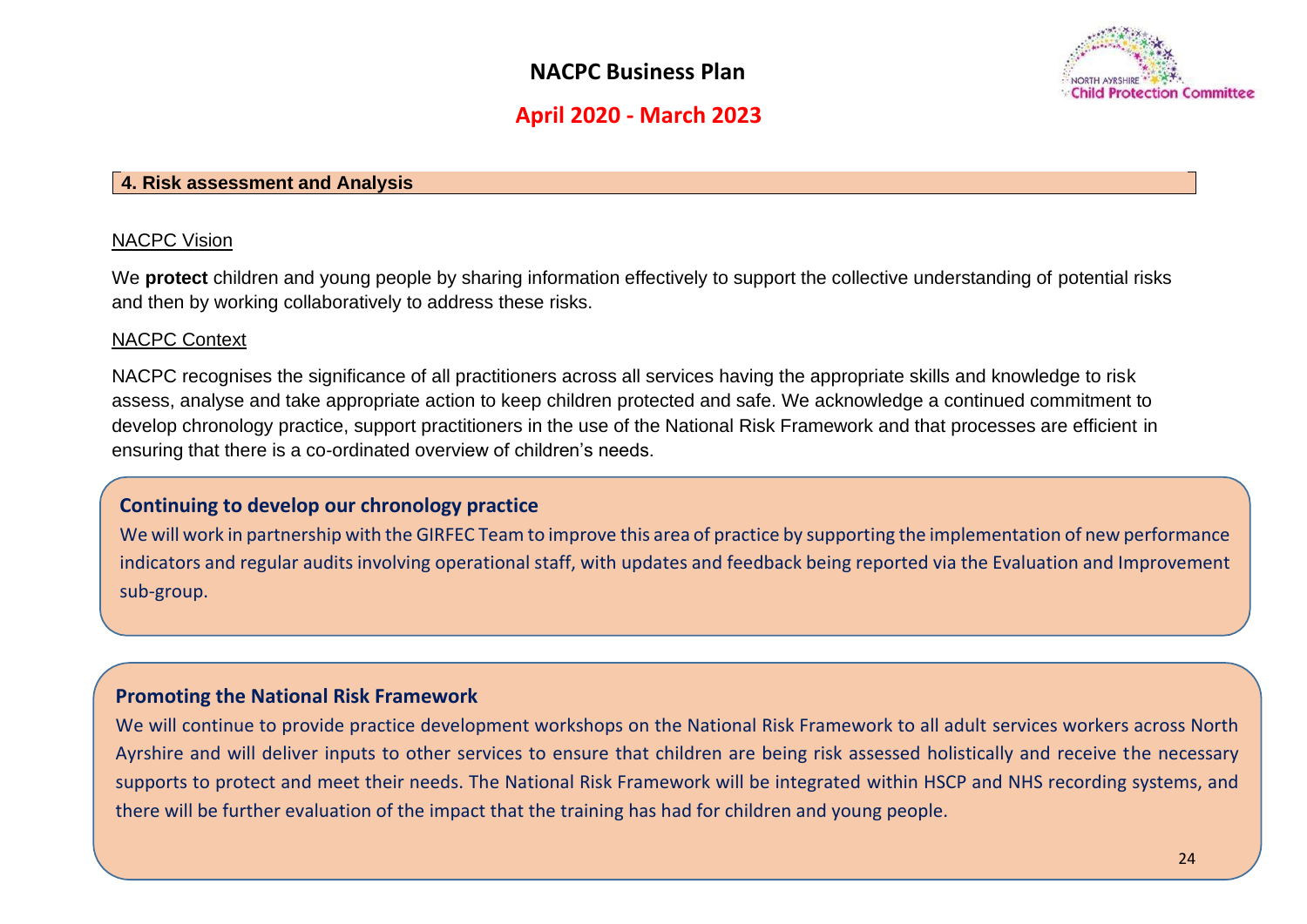

# **April 2020 - March 2023**

## **4. Risk assessment and Analysis Outcomes**

| Priority Outcome: RA&A1 - Continuing to develop our chronology practice |                           |                                                                                              |
|-------------------------------------------------------------------------|---------------------------|----------------------------------------------------------------------------------------------|
| <b>Outcome Indicator</b>                                                | <b>Baseline</b>           | Progress Update (Please contact NA CPC if you would like up to date<br>progress information) |
| 80% of all sampled AYRshare folders have an                             | 68% - July 2019           |                                                                                              |
| integrated chronology where two or more agencies                        | Data collated from GIRFEC |                                                                                              |
| have contributed.                                                       | team (AYRshare records).  |                                                                                              |
|                                                                         |                           |                                                                                              |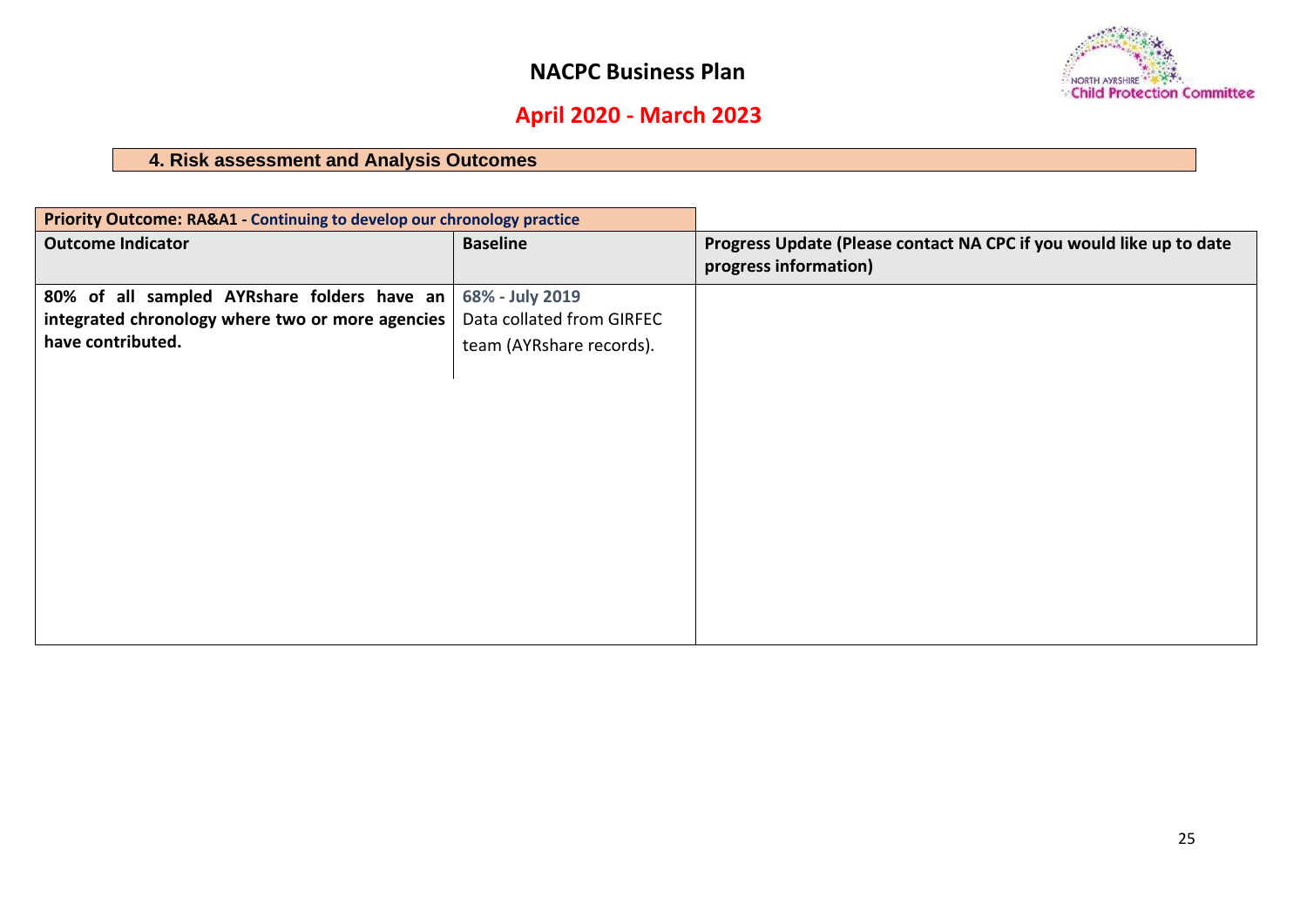# **April 2020 - March 2023**

| <b>NORTH AYRSHIRE</b>      |
|----------------------------|
| Child Protection Committee |

| <b>Priority Outcome:</b><br><b>RA&amp;A2 - Promoting the National Risk Framework</b> |                             |                                                                                              |
|--------------------------------------------------------------------------------------|-----------------------------|----------------------------------------------------------------------------------------------|
| <b>Outcome Indicator</b>                                                             | <b>Baseline</b>             | Progress Update (Please contact NA CPC if you would like up to date<br>progress information) |
| A randomised survey will indicate that 80% of                                        | Baseline to be established  |                                                                                              |
| participants (adult service workers) have used the                                   | following survey with adult |                                                                                              |
| <b>Generic Risk Indicator Tool (from the National Risk</b>                           | services workers.           |                                                                                              |
| Framework) when when they have had a child                                           |                             |                                                                                              |
| wellbeing or child protection concern.                                               |                             |                                                                                              |
|                                                                                      |                             |                                                                                              |
|                                                                                      |                             |                                                                                              |
|                                                                                      |                             |                                                                                              |
|                                                                                      |                             |                                                                                              |
|                                                                                      |                             |                                                                                              |
|                                                                                      |                             |                                                                                              |
|                                                                                      |                             |                                                                                              |
|                                                                                      |                             |                                                                                              |
|                                                                                      |                             |                                                                                              |
|                                                                                      |                             |                                                                                              |
|                                                                                      |                             |                                                                                              |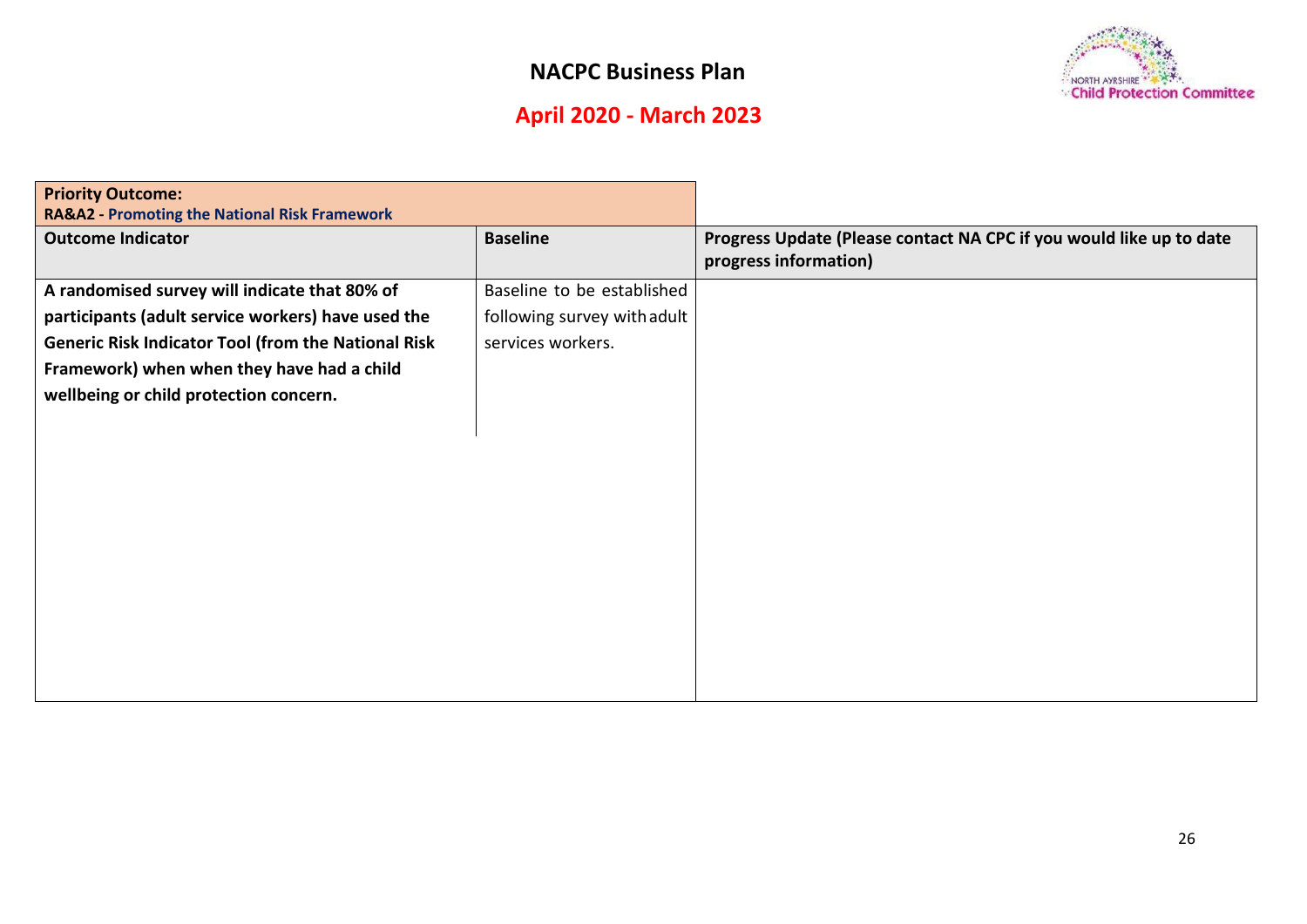

### **April 2020 - March 2023**

#### **5. Working Together**

#### NACPC Vision

We work **together** to keep children and young people safe by building collaborative multiagency relationships underpinned by effective communication and informed assessments, which are based on a shared understanding of children's needs, development and their wider world.

#### NACPC Context

From previous ICRS, SCRs and audit activity, there has been an identified need to create a cultural shift in how agencies work together to keep children protected and safe from harm. All practitioners across all agencies are required to be accountable for all decision making; and be able to have reflective and analytical discussions to inform professional judgement. Actions in 2019/2020 included the introduction of the development of templates within the Health and Social Care Partnership to support supervision practices and the continued facilitation of PRISM (Practice Reflective Improvement Short Modules) for multi-agency staff to support learning from reflective inputs. The above actions will support practitioners to work together, but it is also recognised that this is a long term action to effectively create a cultural shift where workers are empowered to challenge each other. A SCR short life working group which will explore what action is required to support a cultural shift in working practices which puts children's safety and protection at the heart of all decision making.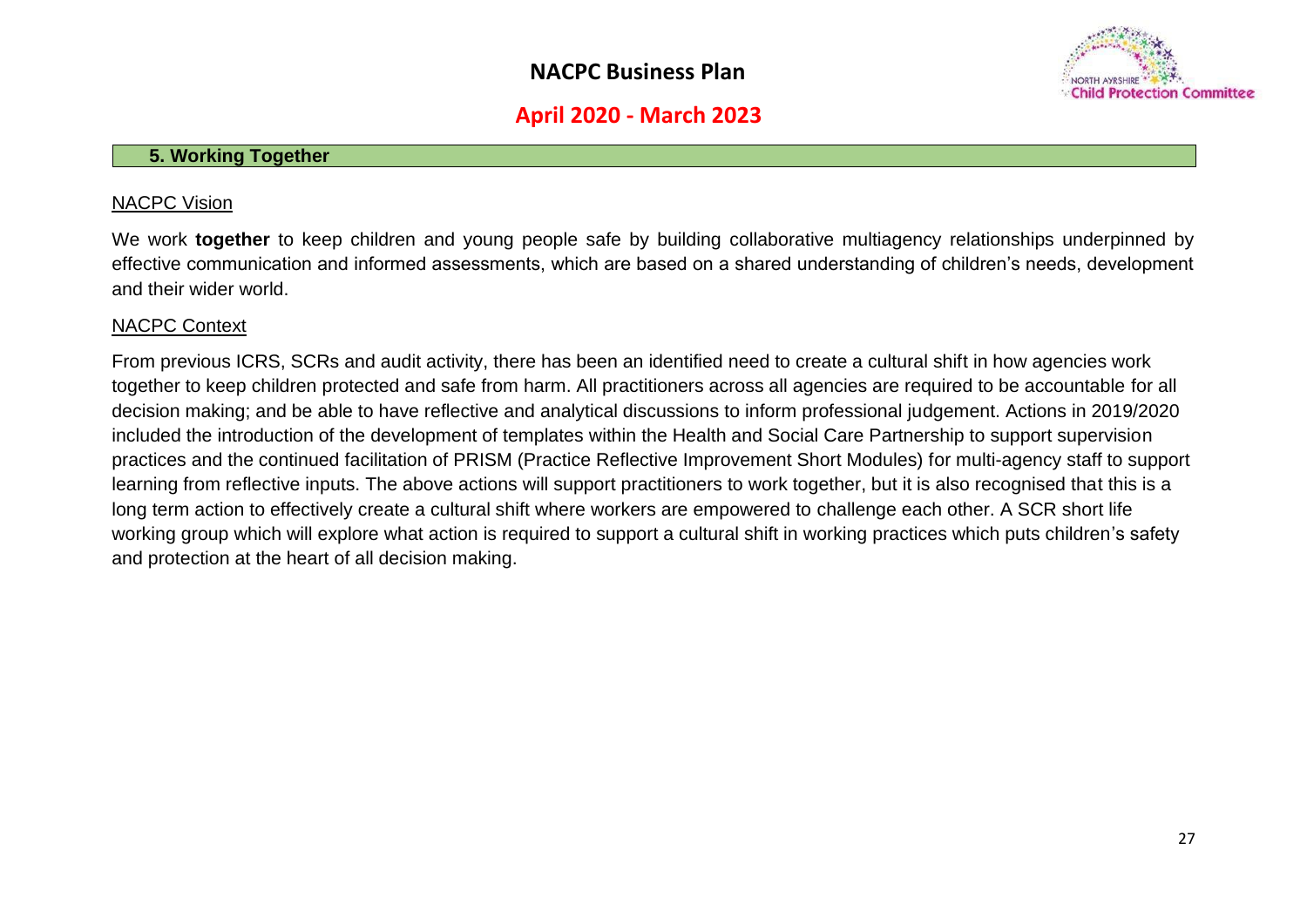

### **April 2020 - March 2023**

### **Strengthening communication and engagement within and across services**

We will continue to use the findings of Significant Case Reviews and recommendations of previous Initial Case Reviews to progress this priority area. An SCR working group will focus on cultural change which will increase workers' skills in analysis of children's behaviours, ensuring a child centred focus.

### **Supporting professional reflection**

We will prioritise and build on practice development inputs which give staff from all disciplines the opportunity to reflect on the positives and challenges of multi-agency collaboration in child protection cases; identifying the importance of a coordinated collaborative approach.

### **Supervision Practices**

We will support the implementation and delivery of appropriate supervision practices across all services to ensure that staff are receiving the necessary guidance and direction to meet children's wellbeing needs and that they are protected from harm.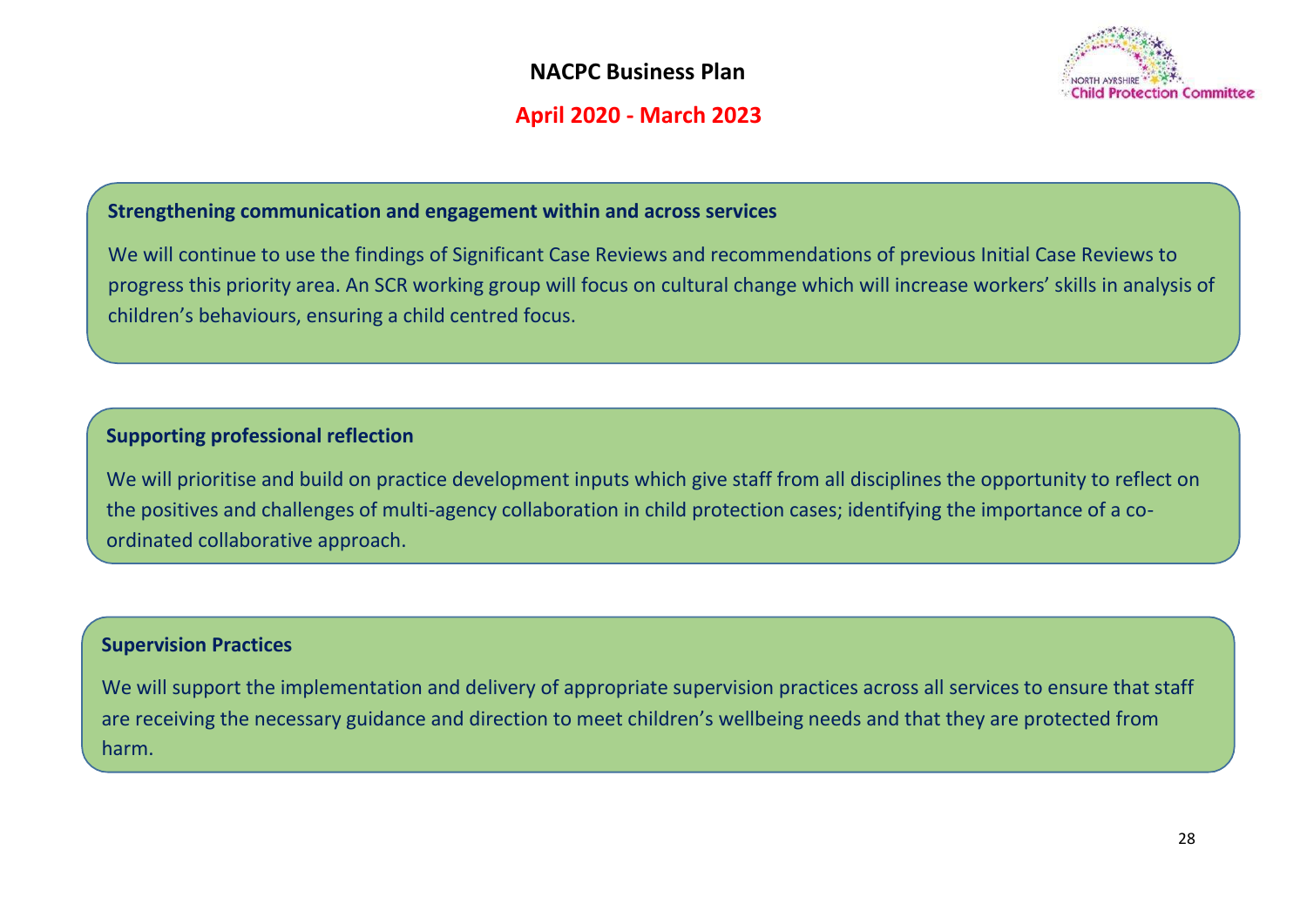

# **April 2020 - March 2023**

### **5. Working Together Outcomes**

| <b>Priority Outcome</b><br>WT1 - Strengthening communication and engagement within and across<br>services                                                                                                        |                                                                                                                                                                 |                                                                                               |
|------------------------------------------------------------------------------------------------------------------------------------------------------------------------------------------------------------------|-----------------------------------------------------------------------------------------------------------------------------------------------------------------|-----------------------------------------------------------------------------------------------|
| <b>Outcome Indicator</b>                                                                                                                                                                                         | <b>Baseline</b>                                                                                                                                                 | Progress Update (Please contact NA CPC if you would like up to date<br>progress information)) |
| 85% of workers of the child protection<br>specific contact workforce will be able to<br>provide examples of knowledge and skills<br>they have used which puts children at the<br>heart of professional practice. | Baseline to be agreed following survey.                                                                                                                         |                                                                                               |
| The number of service notifications and<br>wellbeing concerns generated by NADARS<br>and the NAC Homelessness team to be<br>shared with the Named Person Service<br>will increase by 20%                         | <b>NADARS Service Notifications: 56</b><br><b>NADARS Wellbeing concerns: 32</b><br>Homelessness Service Notifications: 56<br>Homelessness Wellbeing Concerns: 4 |                                                                                               |
|                                                                                                                                                                                                                  |                                                                                                                                                                 |                                                                                               |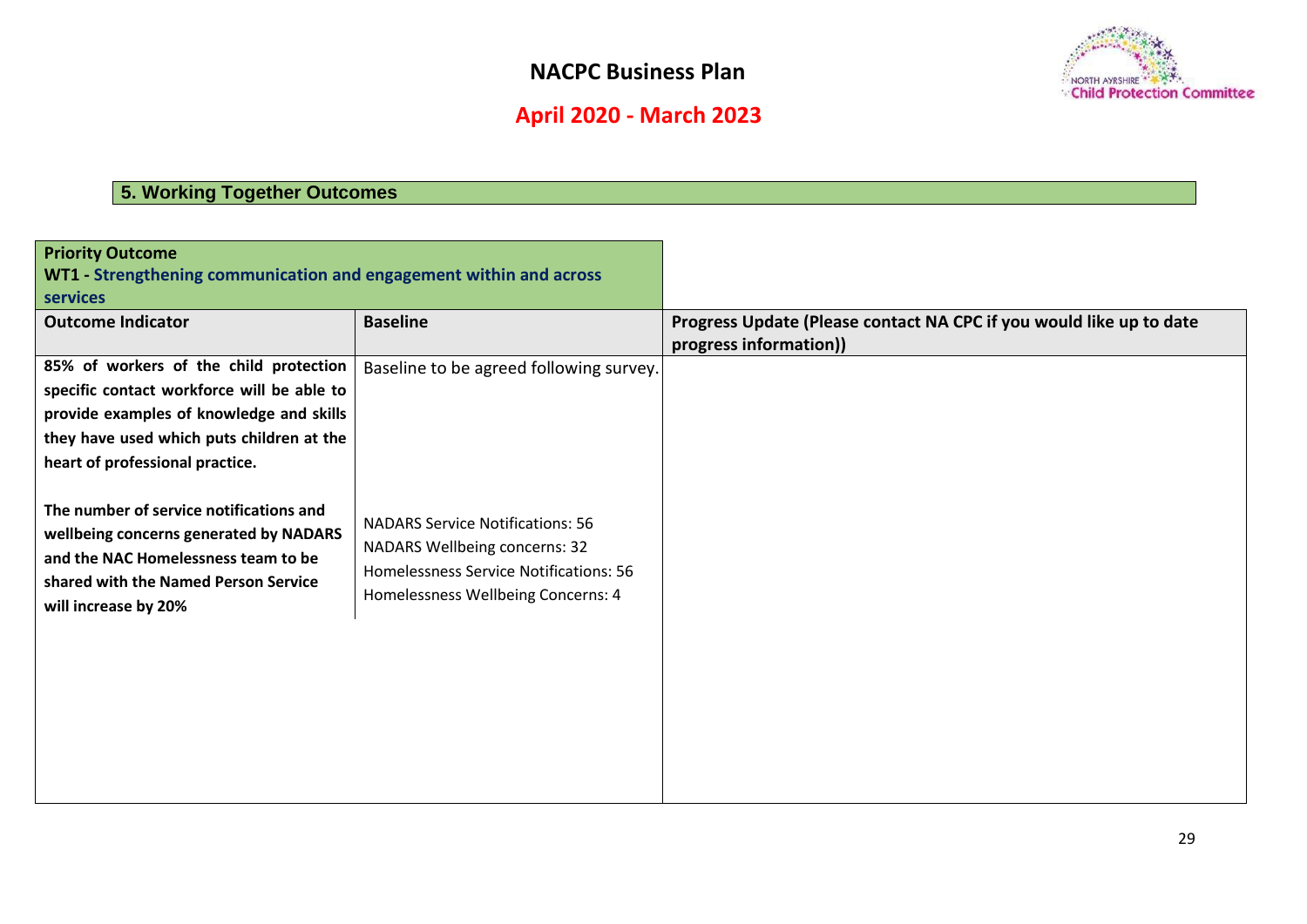

# **April 2020 - March 2023**

| <b>WT2 - Supporting professional reflection</b>                                                                    |  |
|--------------------------------------------------------------------------------------------------------------------|--|
|                                                                                                                    |  |
| <b>Baseline</b><br><b>Outcome Indicator</b><br>Progress Update (Please contact NA CPC if you would like up to date |  |
| progress information)                                                                                              |  |
| Baseline to be<br>25% of PRISM participants will be contacted for                                                  |  |
| qualitative evaluation purposes 6 months after a session,<br>established following                                 |  |
| and will be able to identify an example of how the session<br>long term evaluation of                              |  |
| has had a positive impact on their professional practice<br>PRISM inputs.<br>with children and families.           |  |
|                                                                                                                    |  |
| *Outcome indicator modified following 2021 Development Session.                                                    |  |
|                                                                                                                    |  |
|                                                                                                                    |  |
|                                                                                                                    |  |
|                                                                                                                    |  |
|                                                                                                                    |  |
|                                                                                                                    |  |
|                                                                                                                    |  |
|                                                                                                                    |  |
|                                                                                                                    |  |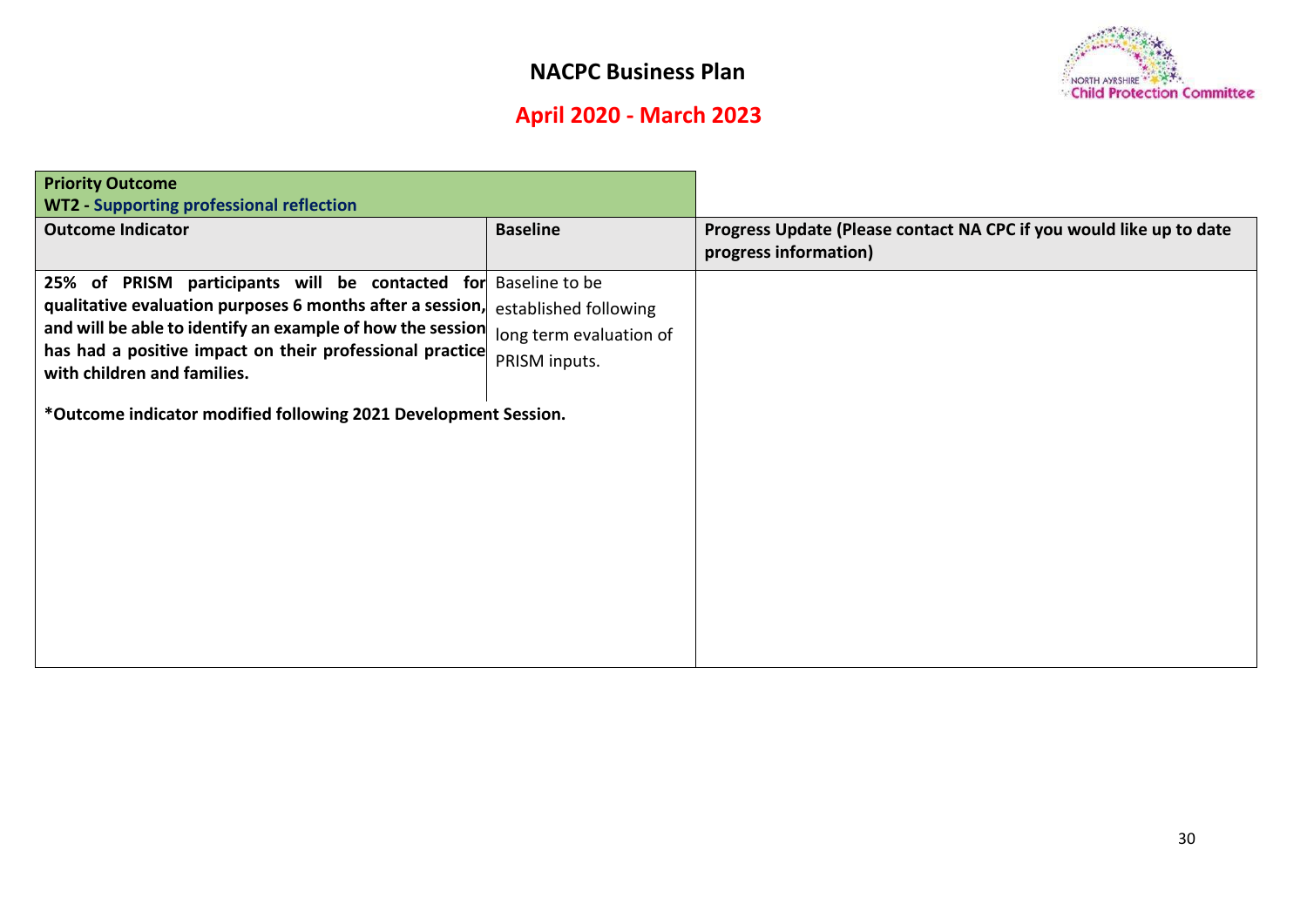

# **April 2020 - March 2023**

| <b>Priority Outcome</b>                                         |                          |                                                                     |
|-----------------------------------------------------------------|--------------------------|---------------------------------------------------------------------|
| <b>WT3 - Supervision Practices</b>                              |                          |                                                                     |
| <b>Outcome Indicator</b>                                        | <b>Baseline</b>          | Progress Update (Please contact NA CPC if you would like up to date |
|                                                                 |                          | progress information))                                              |
| 85% of the child protection specific contact workforce          | 75 %                     |                                                                     |
| within North Ayrshire will report that they are                 | Data collated from 2019  |                                                                     |
| accessing increased support and opportunities to                | CPC multi-agency survey. |                                                                     |
| reflect with managers or via PRI Dialogue sessions on           |                          |                                                                     |
| child protection cases.                                         |                          |                                                                     |
|                                                                 |                          |                                                                     |
| *Outcome indicator modified following 2021 Development Session. |                          |                                                                     |
|                                                                 |                          |                                                                     |
|                                                                 |                          |                                                                     |
|                                                                 |                          |                                                                     |
|                                                                 |                          |                                                                     |
|                                                                 |                          |                                                                     |
|                                                                 |                          |                                                                     |
|                                                                 |                          |                                                                     |
|                                                                 |                          |                                                                     |
|                                                                 |                          |                                                                     |